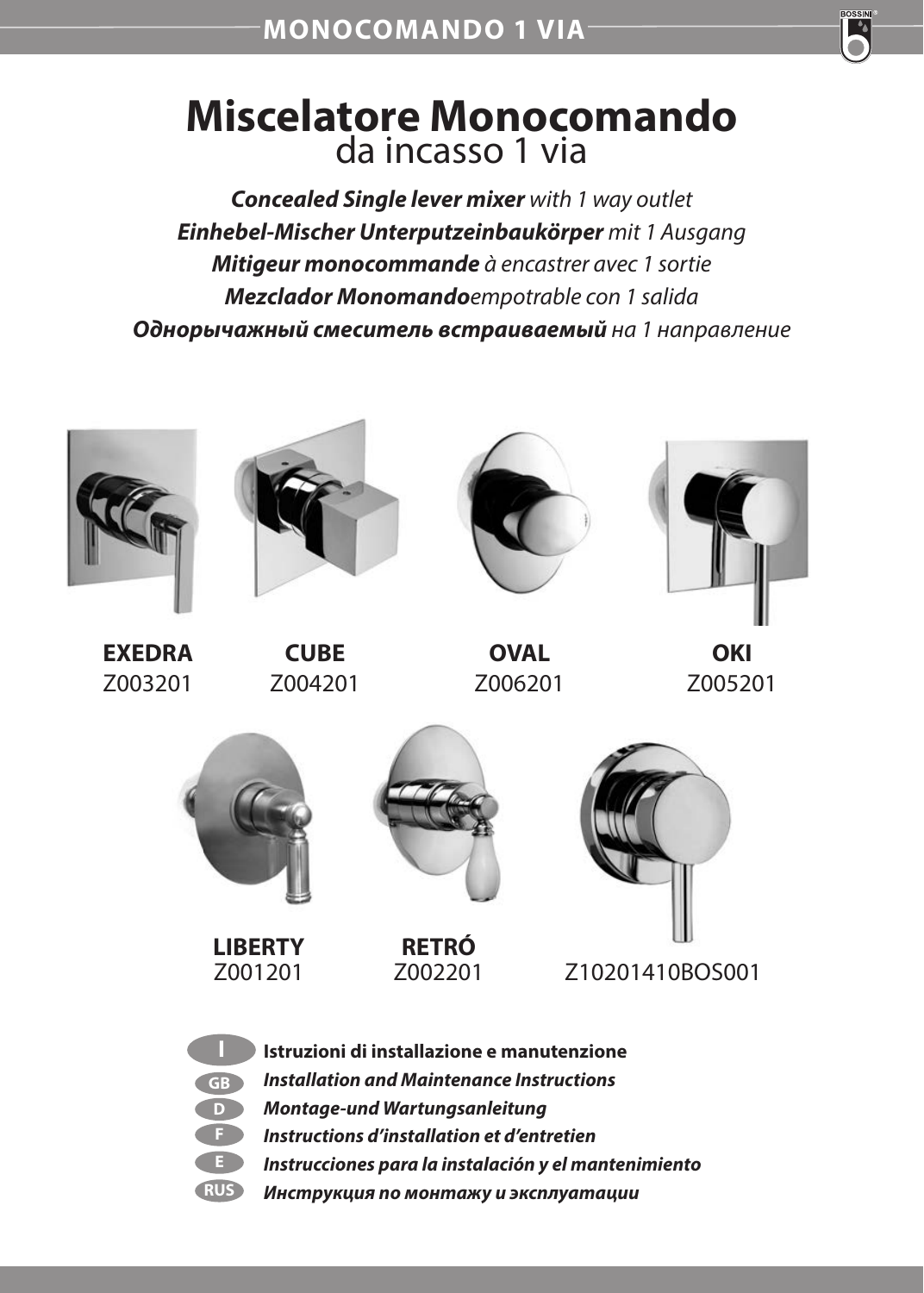

## **MONOCOMANDO 1 VIA**



#### **Componenti**

- 1) Corpo miscelatore
- 2) Cartuccia miscelatore
- 3) Ghiera serraggio cartuccia miscelatore
- 4) Rosone di copertura
- 5) Coprighiera
- 6) Maniglia erogatore/miscelatore
- 7) Tappo
- 8) Grano

#### **CARATTERISTICHE TECNICHE:**

Indice alimentazione calda: a sinistra colore Rosso Indice alimentazione fredda: a destra colore blu **ATTENZIONE : non invertire il collegamento acqua calda e fredda.**

LIMITI DI IMPIEGO RACCOMANDATI DA UNI EN 817 PER IL BUON FUNZIONAMENTO Pressione: min 1 bar max 5 bar Temperatura acqua calda: max 65°C

#### *Componenti*

- *1) Mixer body 2) Mixer cartridge 3) Mixer cartridge lock nut 4) Wall trim 5) Lock nut cover 6) Supply/mixer lever 7) Cap*
- *8) Grub screw*

#### *TECHNICAL CHARACTERISTICS:*

*Hot water indicator: on the left in Red Cold water indicator: to the right in Blue CAUTION: do not invert the hot/cold water connections*

*LIMITS RECOMMENDED BY UNI EN 817 FOR GOOD FUNCTIONING Min. Pressure 1 bar max. 5 bar Hot water temperature:max 65°C*

**GB**

**I**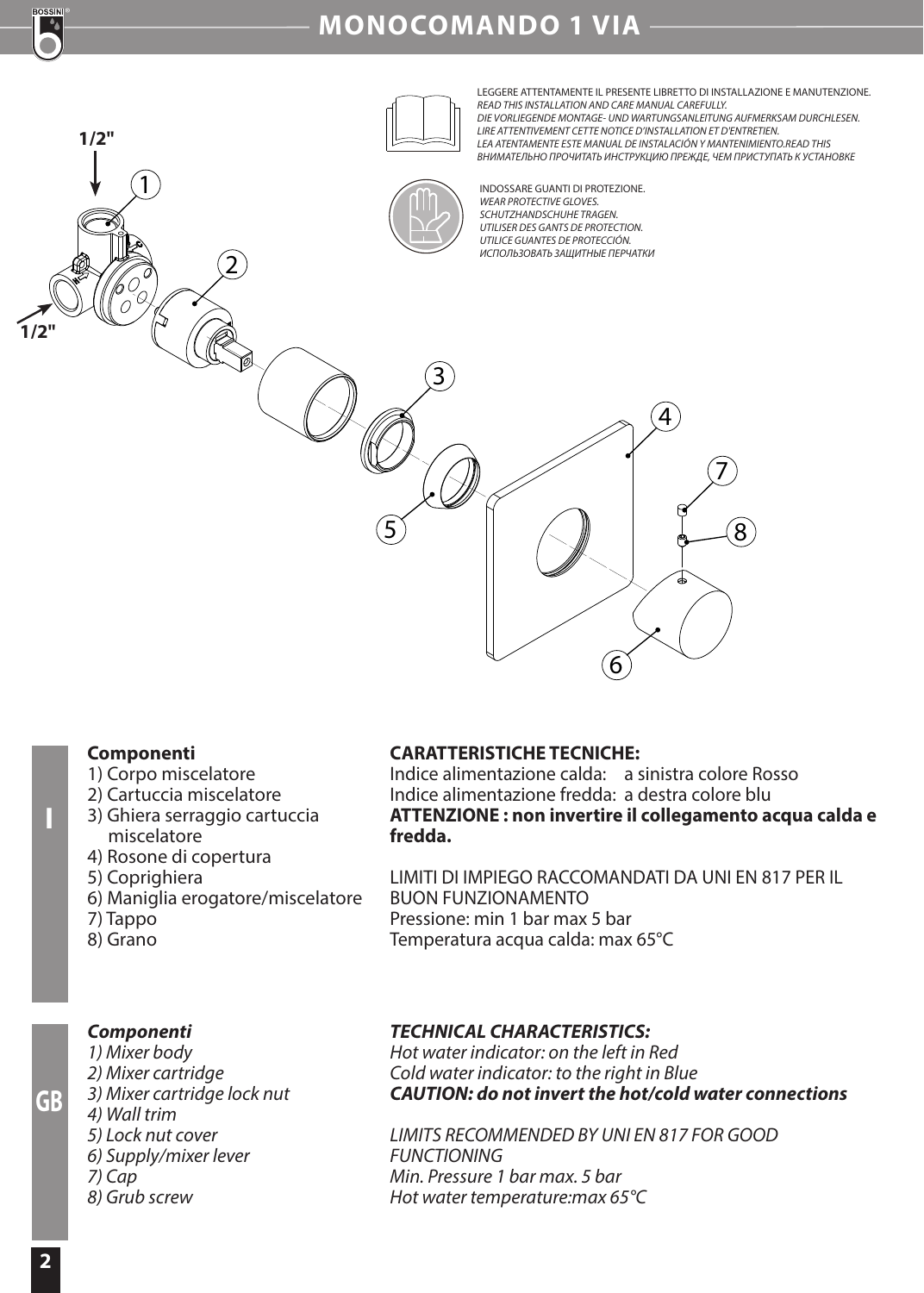

#### *Bestandteile*

*1) Misch-Umstellkartuschenfach*

- *2) Mischkartusche*
- *3) Gewindering 4) Abdeckplatte*
- 

**D**

**F**

**E**

**RUS**

- *5) Kappe 6) Bedienungshebel*
- *7) Abdeckstopfen*
- *8) Absperrschraube*
- 

#### *TECHNISCHE EIGENSCHAFTEN:*

*Warmwasseranzeige : links rot Kaltwasseranzeige : rechts blau ACHTUNG: Warm- und Kaltwasseranschluss nicht austauschen.* 

*GRENZWERTE NACH EN 817 (EUROPÄISCHE NORM) FÜR EINE OPTIMALE BETRIEBSWEISE Betriebsdruck: min. 1 bar max. 5 bar Warmwassertemperatur: max. 65°C*

#### *Pièces*

- *1) Corps du mitigeur*
- *2) Cartouche du mitigeur*
- *3) Ecrou de serrage de la cartouche du mitigeur*
- *4) Plaque*
- *5) Cloche*
- *6) Manette*
- *7) Pastille*
- *8) Vis*

#### *CARACTERISTIQUES TECHNIQUES :*

*Indicateur alimentation eau chaude : à gauche, couleur rouge Indicateur alimentation eau froide : à droite, couleur bleue ATTENTION : ne pas intervertir le raccordement de l'eau chaude et de l'eau froide.*

*LIMITES D'UTILISATION RECOMMANDEES PAR LA NORME UNI EN 817 POUR UN BON FONCTIONNEMENT Pression : min. 1 bar, max. 5 bars Température de l'eau chaude : max. 65°C*

#### *Piezas*

- *1) Cuerpo del mezclador*
- *2) Cartucho mezclador*
- *3) Tuerca de jación del cartucho mezclador*
- *4) Florón*
- *5) Embellecedor*
- *6) Maneta monomando*
- *7) Tapón*
- *8) Tornillo prisionero*

#### *CARACTERÍSTICAS TÉCNICAS:*

*Indicación para salida de agua caliente: a la izquierda, distintivo de color rojo Indicación para salida de agua fría: a la derecha, distintivo de color azul ATENCIÓN: no invierta las entradas del agua caliente y fría.*

*LÍMITE DE USO RECOMENDADO POR LA NORMA UNI EN 817 PARA EL BUEN FUNCIONAMIENTO Presión: mín. 1 bar; máx. 5 bar Temperatura del agua caliente: máx. 65ºC*

#### *Комплектация*

- *1) Корпус смесителя*
- *2) Картридж смесителя*
- *3) Зажимной хомут картриджа смесителя*
- *4) Наружная накладка*
- *5) Накладка на хомут*
- *6) Ручка приемно-выпускная*
- *7) Заглушка*
- *8) Винт*

#### *ТЕХНИЧЕСКИЕ ХАРАКТЕРИСТИКИ:*

*Указатель подведения горячей воды: слева красного цвета Указатель подведения холодной воды: справа синего цвета Внимание: НЕ ПЕРЕПУТАЙТЕ трубы подведения горячего и холодного водоснабжения к смесителю* 

*ОГРАНИЧЕНИЯ В ИСПОЛЬЗОВАНИИ, СОГЛАСНО НОРМАМ: UNI EN 817 ДЛЯ ОПТИМАЛЬНОГО ФУНКЦИОНИРОВАНИЯ Давление: мин 1 бар, макс. 5 бар Температура горячей воды: макс. 65°C*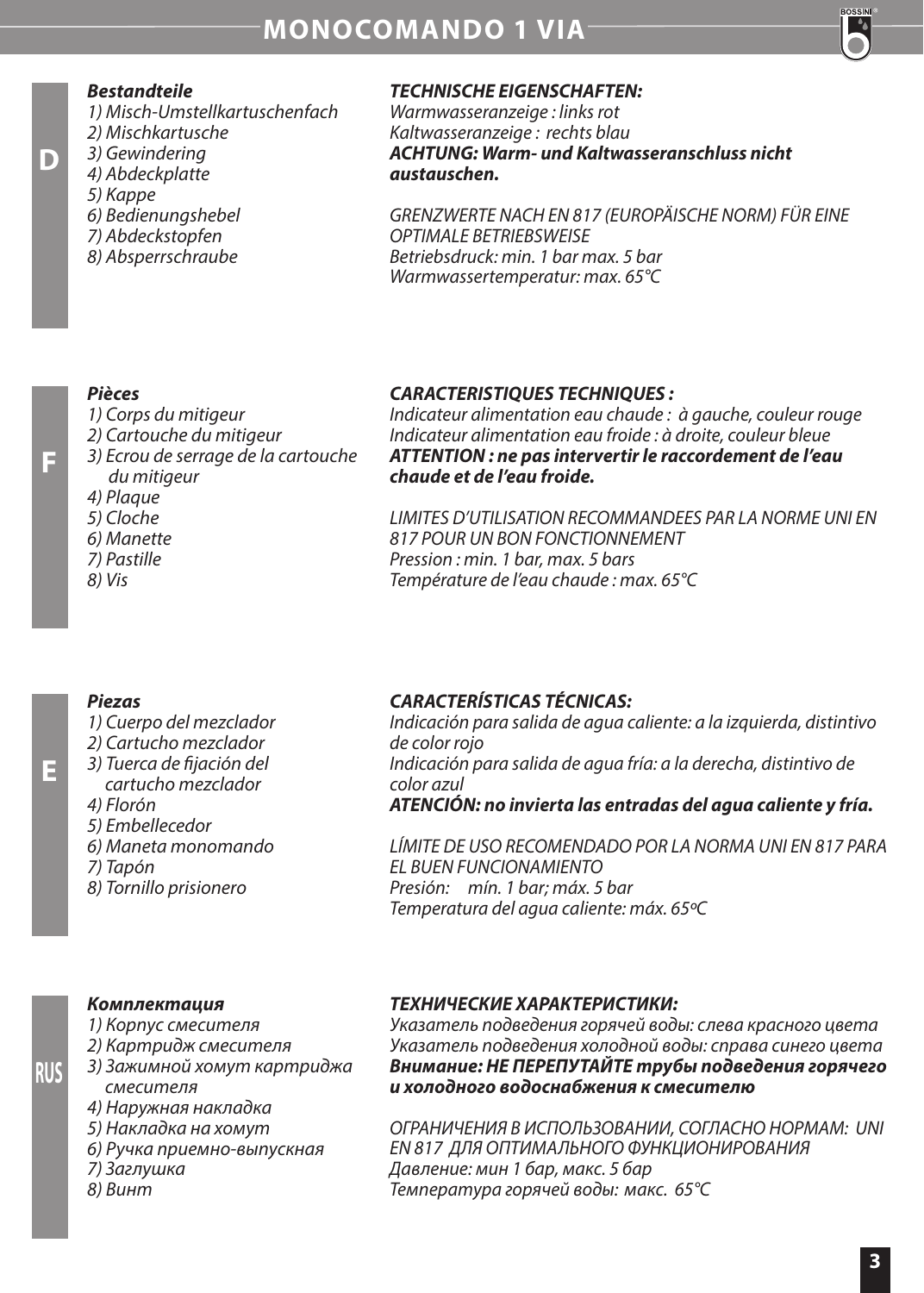

# Installazione e montaggio

*installation and assembly / installation und montage / installation et montage / instalación y montaje / монтаж и установка*

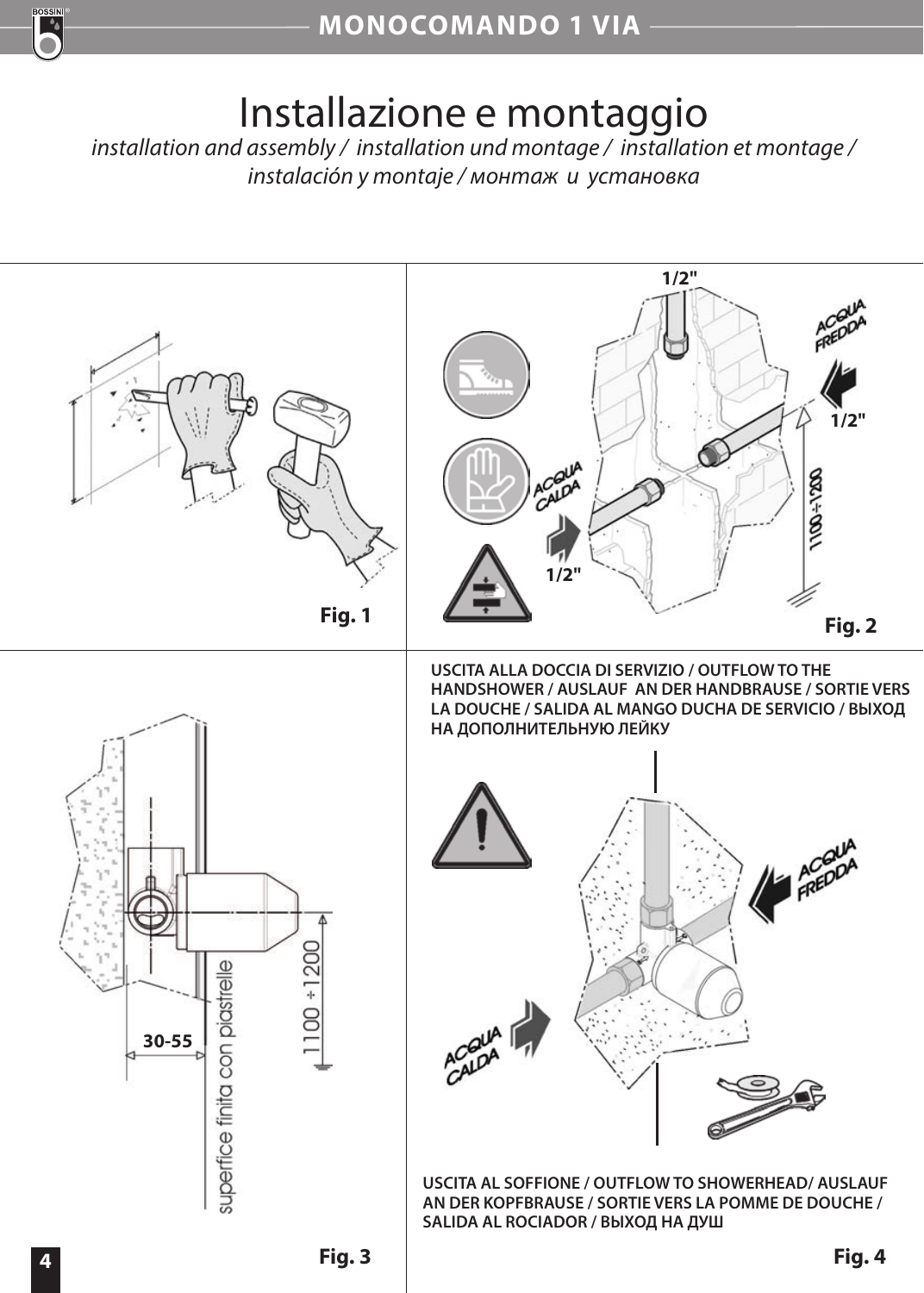## **MONOCOMANDO 1 VIA**



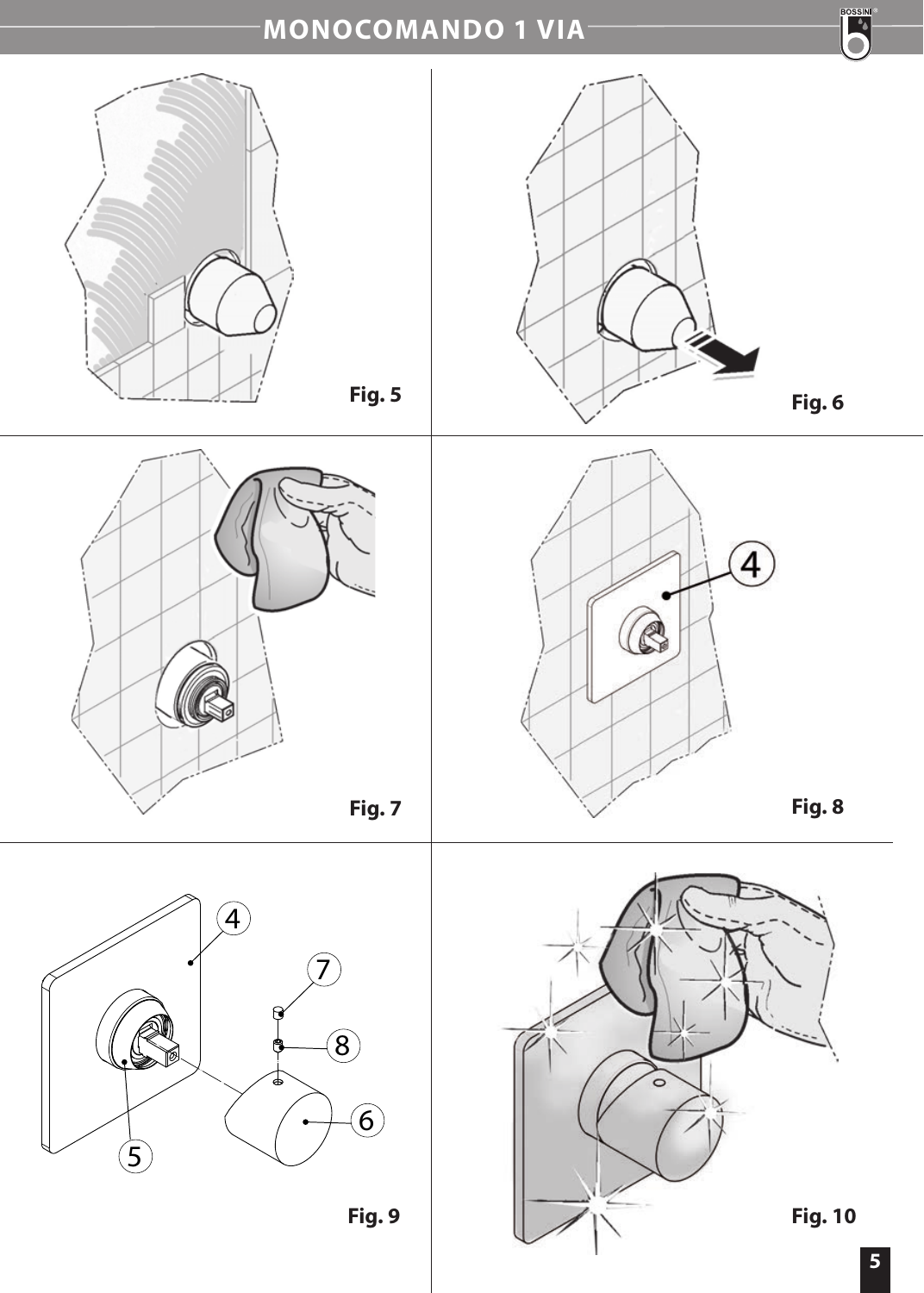

**I**

## **INSTALLAZIONE E MONTAGGIO**

- Creare nel muro lo spazio necessario per l'alloggiamento del miscelatore monocomando completo con la protezione in plastica. (Fig.1)
- Alloggiare i tubi idraulici per l'alimentazione dell'acqua fredda nella parte inferiore destra e dell'acqua calda nella parte inferiore sinistra.
- Nella parte superiore ed inferiore, alloggiare i tubi idraulici per l'erogazione ai servizi. (Fig.2)

**- Per evitare che impurità o detriti possano giungere all'interno del miscelatore dando origine a problemi di funzionamento, spurgare l'impianto prima di collegare i tubi di alimentazione.** 

## **É consigliabile installare all'ingresso dell'impianto un apposito filtro.**

- Sistemare il miscelatore monocomando completo con la protezione in plastica facendo attenzione che la superficie del muro finito (con piastrelle) rientri nella quota massima indicata (30-55 mm). (Fig.3)
- Rispettare le quote riportate nella figura 3
- Eseguire il rivestimento. (Fig.5)
- Togliere la protezione in plastica di copertura. (Fig.6)
- Rimuovere eventuale sporco/impurità presenti sulle superfici del miscelatore monocomando e delle piastrelle. (Fig.7)
- Montare il rosone di copertura (5). (Fig.8)
- Avvitare il coprighiera (6), montare la maniglia erogatore/miscelatore (7), bloccare con il grano (9) e chiudere con il tappo (8). (Fig.9)
- Con un panno, eseguire una accurata pulizia. (Fig.10)

## *INSTALLATION AND ASSEMBLY*

- *Create a space in the wall for the single lever mixer and its plastic protective casing. (Fig.1)*
- *Lodge the cold water supply pipes to the lower right hand side, while the hot water pipes to the left*
- *On both the top and bottom areas, lodge the sanitary supply pipes. (Fig.2)*
- *To avoid impurities and deposits from entering the mixer and giving way to operating problems, flush the piping before connecting the supply pipes. It is advised that a filter be installed at system intake*
- *Mount the single lever mixer with plastic casing protection, placing care that the surface of the finished wall (with tiles) falls into the maximum level indicated (30-55 mm). (Fig.3)*
- *Respect the dimensions shown in Figure 3*
- *Clad the walls (Fig.5).*
- *Remove the plastic protection (Fig. 6).*
- *Remove any filth/impurities on the surface of the single lever mixer and/or tiles (Fig.7)*
- *Mount the wall trim (5) (Fig.8).*
- *Screw on the lock nut cover (6), mount the supply/mixer lever (7), lock in with grub screws (9) and seal with the cap (8) (Fig.9).*
- *Use a rag to clean thoroughly.(Fig.10)*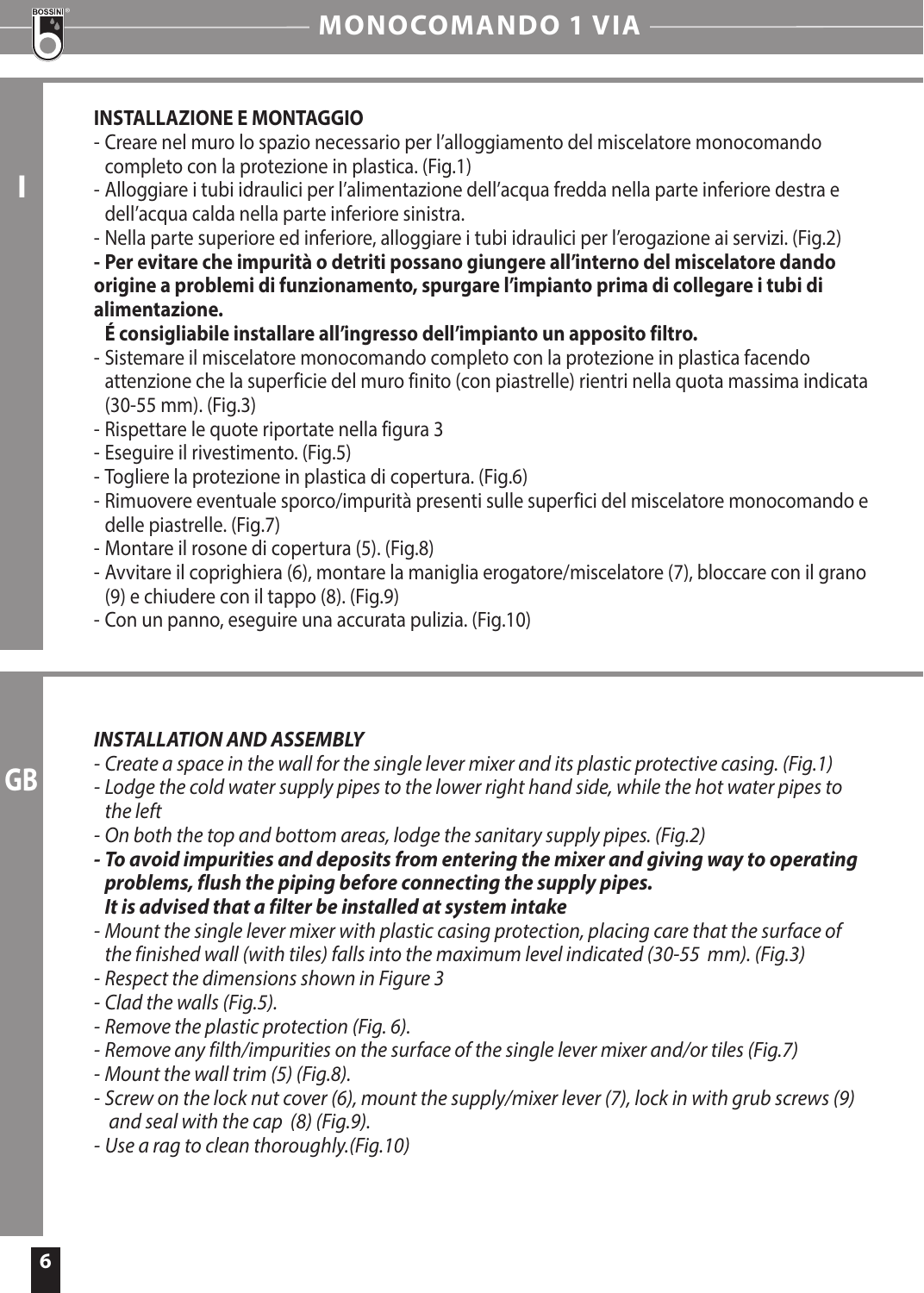## *INSTALLATION UND MONTAGE*

- *In der Wand einen zur Aufnahme des Einbaukörpers mit seiner Plastik-Schutzhülle geeigneten Raum schaffen (Abb.1).*
- *Den Kaltwasseranschluss unten rechts und den Warmwasseranschluss unten links anbringen.*
- *Im oberen und unteren Bereich das Ansatzrohr für den Wasserauslauf unterbringen (Abb.2).*
- *Um zu verhindern, dass Schmutz und Ablagerungen in den Mischer gelangen und zu Funktionsstörungen führen, muss die Rohrleitung vor dem Anschluss sorgfältig gespült werden.*

 *Das Einbauen eines Filters am Eingang der Anlage ist zu empfehlen.* 

- *Den Einbaukörper komplett mit Plastik-Schutzhülle einsetzen, dabei darauf achten, dass die Entfernung zur gefliesten Wand im angegebenen Bereich liegt (30-55 mm). (Abb.3)*
- *Die in Abbildung 3 dargestellte Höhe einhalten.*
- *Verputzen (Abb. 5).*
- *Den Plastik-Abdeckschutz entfernen. (Abb. 6)*
- *Eventuelle Verschmutzungen an der Oberfläche des Mischkörpers und an den Fliesen entfernen (Abb. 7).*
- *Mit der Abdeckplatte abdecken (5). (Abb. 8)*

*- Die Kappe (6) anbringen, den Bedienungshebel (7) montieren, die Absperrschraube (9) anziehen und den Abdeckstopfen (8) anbringen. (Abb.9)*

*- Mit einem Tuch sorgfältig reinigen. (Abb.10)*

#### *INSTALLATION ET MONTAGE*

- *Créer l'espace nécessaire dans le mur pour le logement du mitigeur monocommande et de sa protection en plastique. (Fig.1)*
- *Loger les tuyauteries hydrauliques pour l'alimentation en eau froide dans la partie inférieure droite et dans la partie inférieure gauche pour l'alimentation en eau chaude.*
- *Dans la partie supérieure et inférieure, loger les tuyauteries hydrauliques pour la distribution. (Fig.2)*
- *Pour éviter que des impuretés ou des saletés ne s'introduisent à l'intérieur du mitigeur en créant des problèmes de fonctionnement, vidanger l'installation avant de raccorder les tuyaux d'alimentation. Il est conseillé d'installer un filtre spécial à l'entrée de l'installation.*
- *Placer le mitigeur monocommande avec la protection en plastique en veillant à ce que la surface du mur fini (avec les carreaux) rentre dans la tolérance maximum indiquée (30-55 mm). (Fig.3)*
- *Respecter les dimensions indiquées dans la figure 3.*
- *Réaliser le revêtement. (Fig.5)*
- *Enlever la protection de recouvrement en plastique. (Fig.6)*
- *Nettoyer les surfaces du mitigeur monocommande et des carreaux. (Fig.7)*
- *Monter la plaque (5). (Fig.8)*
- *Visser la cloche (6), monter la manette du mitigeur (7), bloquer avec la vis (9) et refermer avec la pastille (8). (Fig.9)*
- *Nettoyer soigneusement avec un chiffon. (Fig.10)*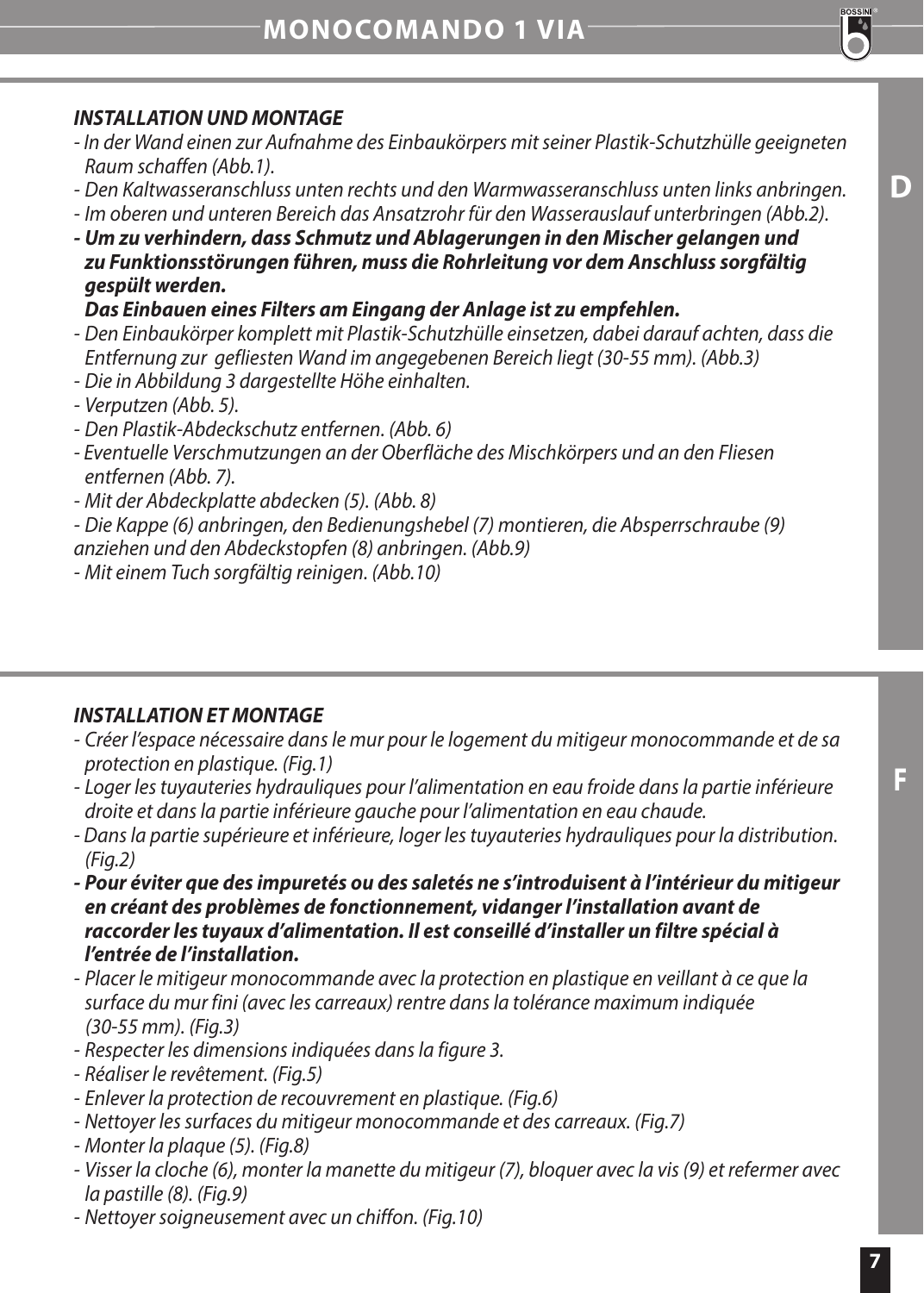

## **E**

- *INSTALACIÓN Y MONTAJE - Deje el espacio suficiente en la pared para instalar el mezclador monomando completo, con su protección de plástico. (Fig.1)*
- *Instale los tubos hidráulicos para la alimentación del agua fría en la parte inferior derecha y, los del agua caliente, en la parte inferior izquierda.*
- *En la parte superior e inferior, instale los tubos hidráulicos para la salida de agua a los servicios. (Fig.2)*
- *Para evitar que impurezas o suciedad puedan llegar al interior del mezclador provocando problemas de funcionamiento, purgue la instalación antes de conectar las tomas de agua. Se aconseja instalar un filtro adecuado en la boca de la instalación.*
- *Colocar el mezclador monomando completo, con su protección de plástico, prestando atención a que la superficie de la pared acabada (con azulejos) no supere la medida máxima indicada (30-55 mm). (Fig.3)*
- *Respete las medidas que se muestran en la figura 3.*
- *Realice el revestimiento. (Fig.5)*
- *Quite la protección de plástico. (Fig.6)*
- *Limpie la eventual suciedad o impurezas presentes en la superficie del mezclador monomando y en los azulejos. (Fig.7)*
- *Coloque el florón (5). (Fig.8)*
- *Enrosque el embellecedor (6), coloque la maneta monomando (7), bloquee con el tornillo prisionero (9) y cierre con el tapón (8). (Fig.9)*
- *Limpie minuciosamente la zona con un paño. (Fig.10)*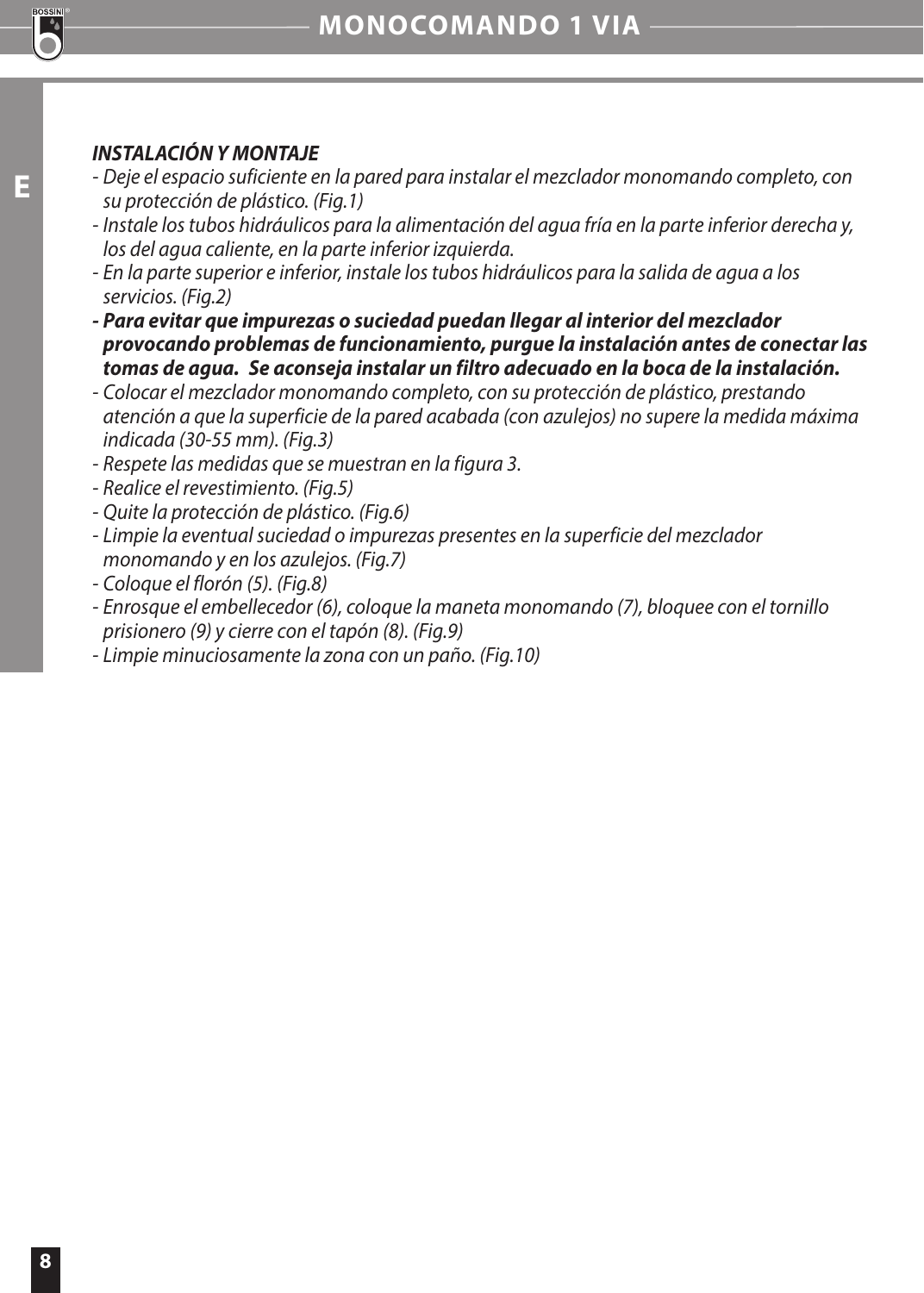## *УСТАНОВКА И МОНТАЖ*

- *Подготовить в стене нишу необходимого размера, для установки смесителя в защитной пластиковой оболочке. (Рис.1)*
- *Проложить трубы водоснабжения таким образом, чтобы холодная воды располагалась внизу справа, а горячая внизу слева.*
- *В верхней и нижней части расположить трубы на выходящие направления дополнительной лейки и душа.(Рис.2)*
- *Во избежание проникновения загрязнений или остатков, возникших в ходе строительных работ, которые могут повредить смеситель при попадании в устройство, дать воде стечь в достаточном количестве, до подключения смесителя к трубам водоснабжения. Рекомендуется установить специальный фильтр на входе водоснабжения к смесителю*
- *Расположить механический смеситель, укомплектованный защитой из пластика, в соответствии с указанными максимальными отметками расположения, к облицованной поверхности (30-55 mm). (Рис.3)*
- *Придерживайтесь размеров указанных на рис. «3»*
- *Выполнить облицовку поверхности. (Рис.5)*
- *Снять защитную оболочку из пластика. (Рис.6)*
- *Удалить возможные загрязнения и мусор с деталей смесителя и прилегающей к нему облицованной поверхности. (Рис.7)*
- *Установить наружную накладку (5). (Рис.8)*
- *Надеть накладку на хомут (6), смонтировать ручку (7), закрепить винтом (9) и закрыть заглушкой (8). (Рис.9)*
- *Проведите тщательную чистку изделия, мягкой тканью. (Рис.10)*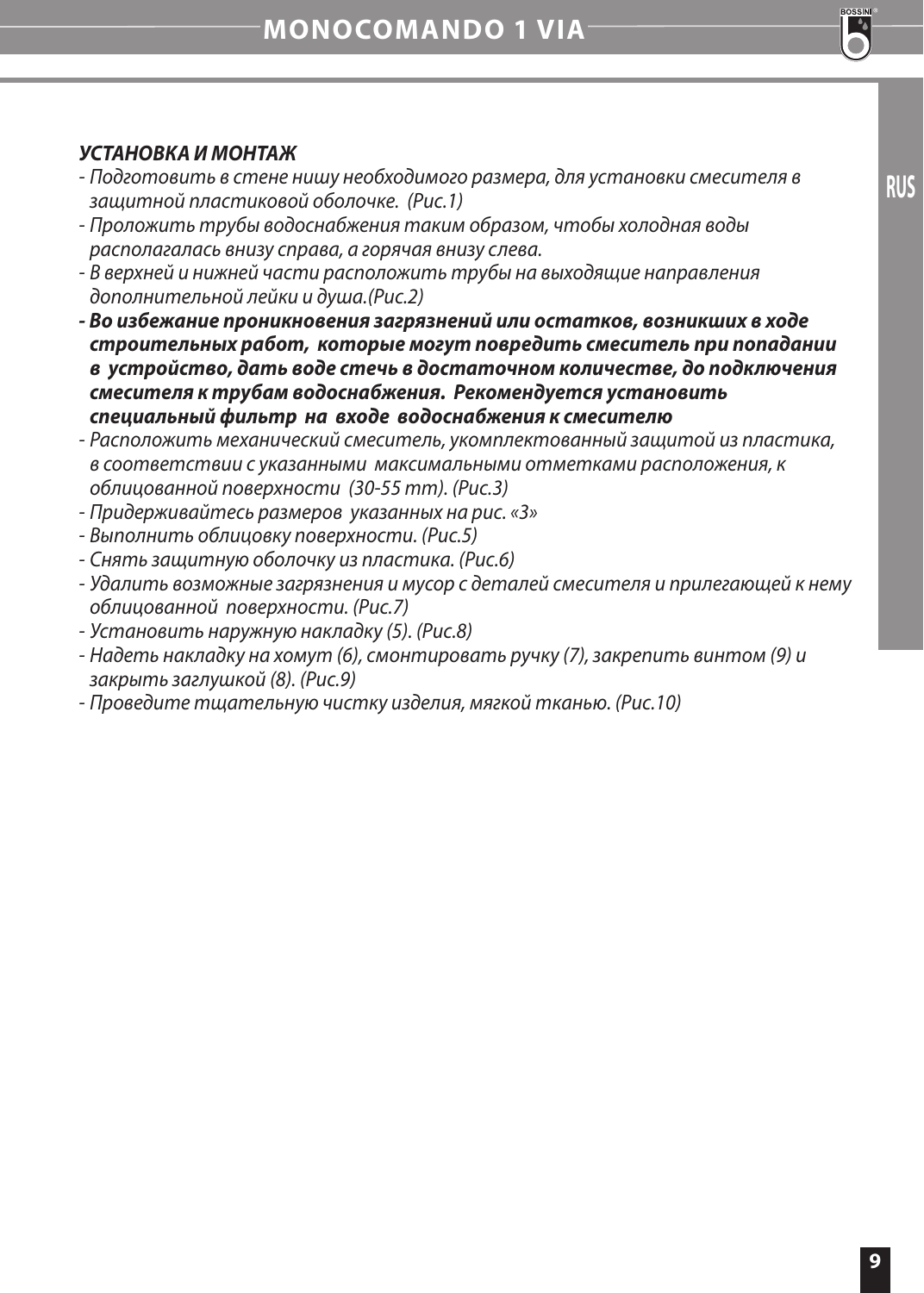

# Sostituzione/manutenzione cartucce

*Cartridge replacement/maintenance - Auswechseln/Wartung der Kartuschen - Substitution/entretien des cartouches - Sustitución y mantenimiento de los cartuchos - Замена и эксплуатация картриджа*

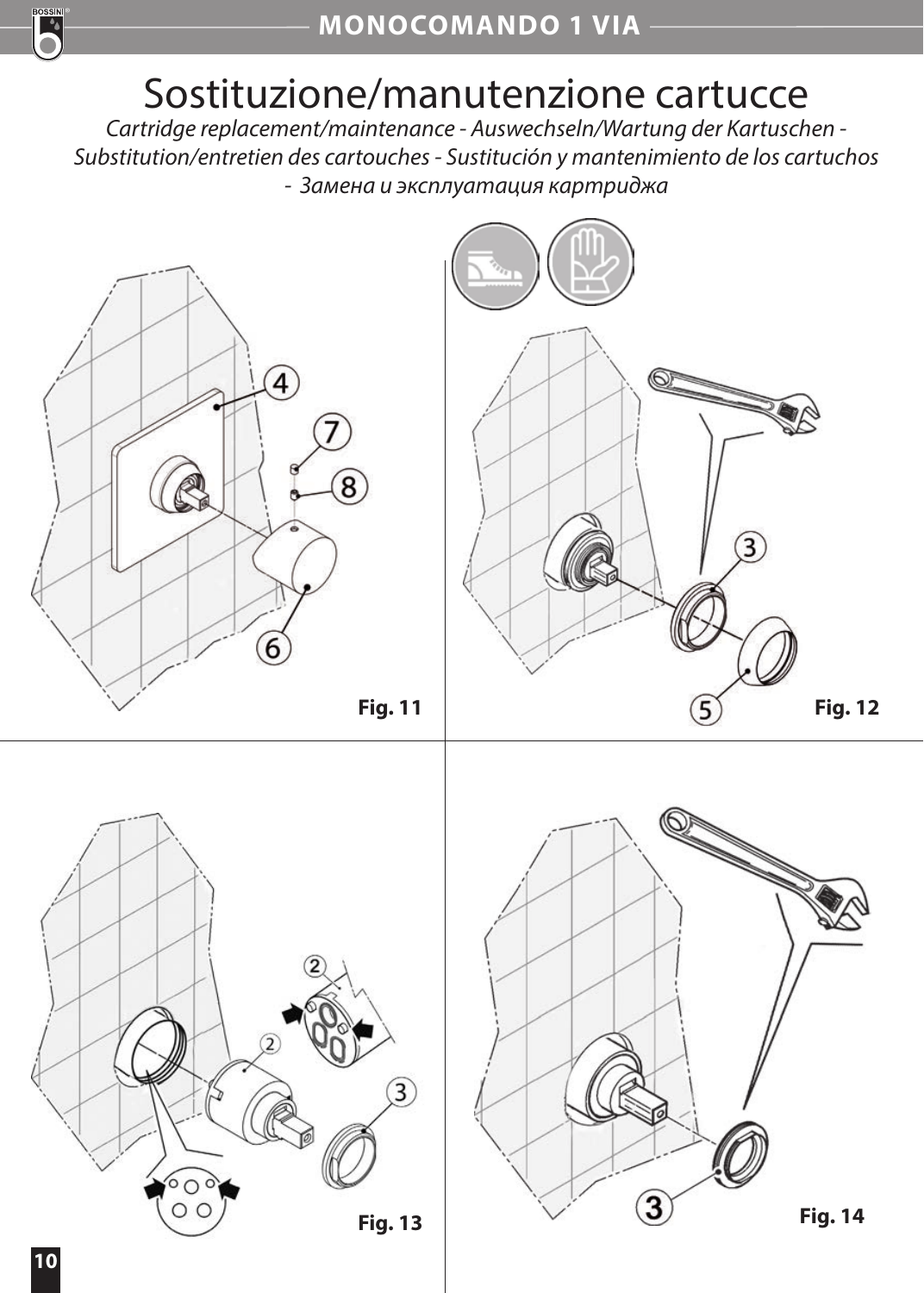## **MONOCOMANDO 1 VIA**







**BOSSIN**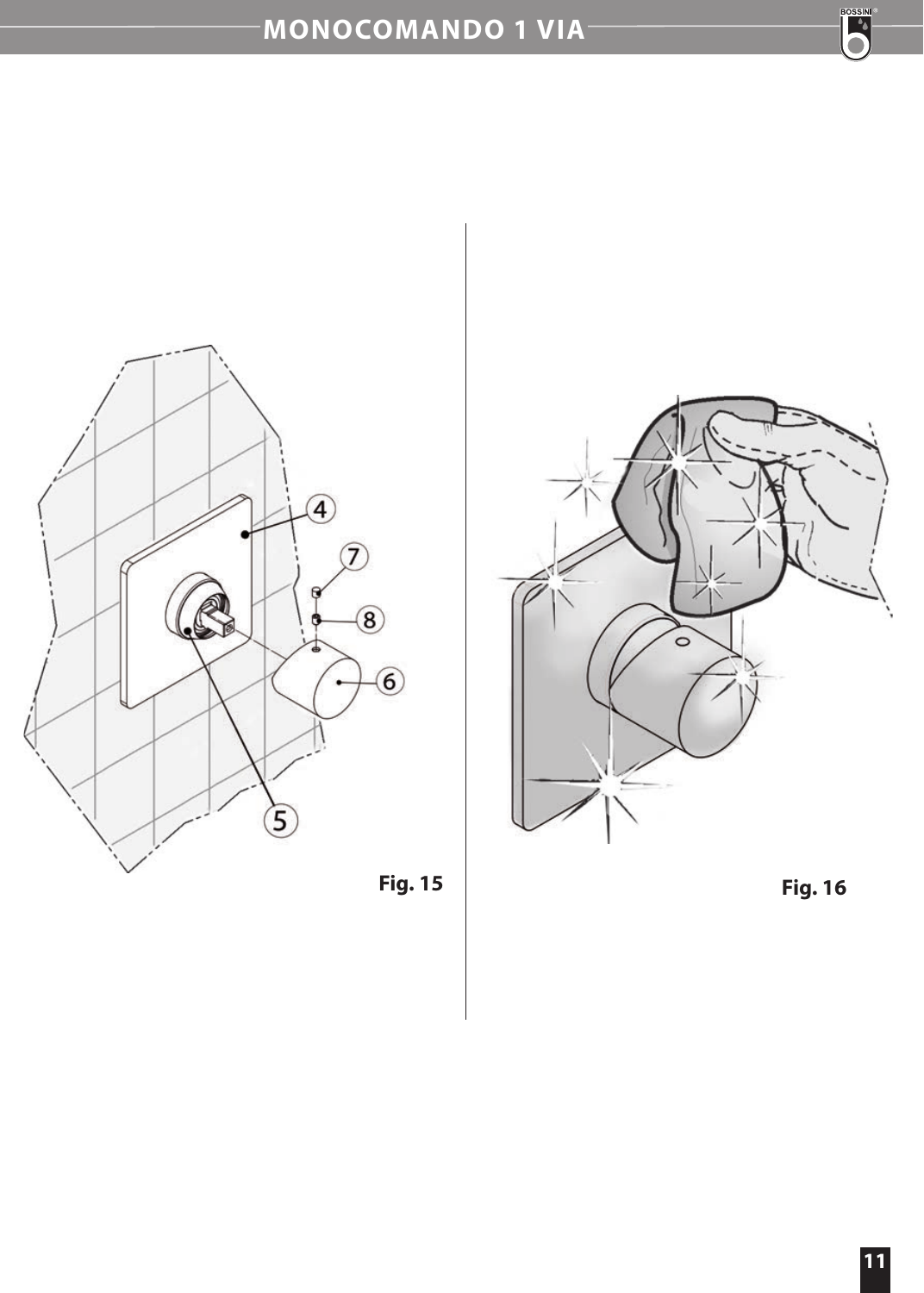## **MANUTENZIONE E RIPARAZIONE**

**Premessa: L'uso continuo e prolungato nel tempo e le caratteristiche dell'acqua erogata dalla rete idrica (calcarea / impurità), possono causare una perdita di efficienza della cartuccia. Pertanto può rendersi necessaria la sua manutenzione e pulizia o la sostituzione.** 

Procedere come segue:

**I**

- Chiudere tutte le alimentazioni idrauliche che forniscono acqua al miscelatore monocomando.
- Aprire il rubinetto azionando la maniglia erogatore/miscelatore (6) e far defluire l'acqua presente nelle tubazioni idrauliche a monte del miscelatore monocomando;
- Togliere il tappo (7) e svitare il grano (8); sfilare la maniglia erogatore/miscelatore (6); (Fig.11)
- Togliere anche il rosone di copertura (4) per evitare inutili graffi durante il lavoro; svitare il coprighiera (5) e la ghiera (3). (Fig.12)
- È consigliabile proteggere il contatto tra la chiave operatrice con la ghiera (4) e il coprighiera (5).
- Sfilare la cartuccia miscelatore (2) e togliere eventuali residui o incrostazioni formatisi nel proprio alloggiamento; (Fig.13)
- Inserire la nuova cartuccia miscelatore (2) prestando molta attenzione ai pioli sporgenti dalla sua base, essi devono entrare nelle proprie sedi. Avvitare la ghiera (3) e serrare.
- Montare il rosone di copertura (4); (Fig.15)
- Avvitare la coprighiera (5) e montare la maniglia di erogazione/miscelazione (6),
- Bloccare con il grano (8) e chiudere con il tappo (7). (Fig.15)
- Con un panno, eseguire una accurata pulizia. (Fig. 16)

#### **N.B. Nel caso di sola manutenzione immergere le cartucce in acqua e aceto (50%+50%) per 12 ore circa favorendo in questo modo l'eliminazione di calcare ed eventuali impurità.**

## **PER LA PULIZIA**

Gentile Cliente,

Per conservare il più a lungo possibile l'aspetto del materiale, è necessario osservare alcune regole.

**Per la pulizia parti metalliche:** l'acqua contiene calcio che si deposita sulla superficie dei prodotti e forma macchie sgradevoli. Per la normale pulizia del prodotto è sufficiente utilizzare un panno umido con un po' di sapone, sciacquare ed asciugare. E' possibile quindi evitare la formazione di macchie di calcare asciugandolo dopo ogni uso.

**Nota importante:** si consiglia di usare solamente detergenti a base di sapone. Non impiegare mai detergenti o disinfettanti abrasivi o contenenti alcool, acido cloridrico o acido fosforico. Caro cliente, le ricordiamo che la garanzia dei nostri prodotti non è valida se il materiale ha subito un trattamento diverso da quello specificatamente indicato nelle presenti istruzioni. **La garanzia non copre danni causati da deposito di calcare o impurità.**

## **CONDIZIONI DI GARANZIA**

Gentile Cliente, Ci complimentiamo con lei per aver scelto un prodotto Bossini e la ringraziamo per la fiducia accordataci.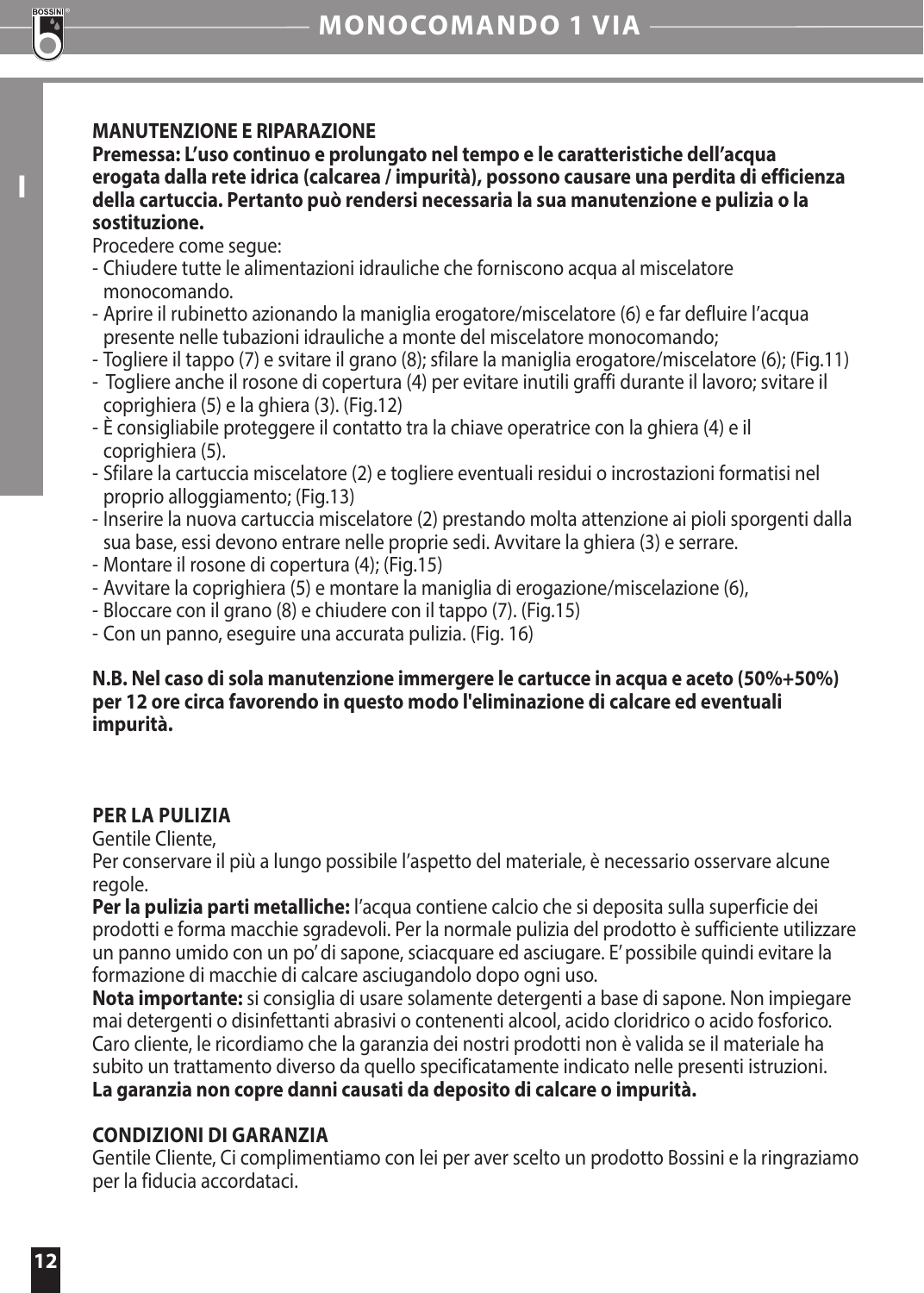

**I**

#### **Il prodotto è garantito contro vizi o difetti di fabbricazione secondo quanto specificato di seguito:**

- 1) 5 anni per difetti di fusione o porosità;
- 2) 2 anni per difetti di cromatura (ad esclusione di difetti provocati da deterioramento per uso di detersivi acidi o abrasivi)
- 3) 2 anni per cartucce (escluse guarnizioni e tenute)
- 4) 2 anni per elementi termostatici (la cui usura dipende dalla qualità dell'acqua)
- 5) La riparazione o la sostituzione di pezzi con difetti di fabbricazione, riconosciuti dal nostro ufficio tecnico.

Le richieste di sostituzione in garanzia potranno essere avanzate solo presentando un documento datato comprovante l'acquisto del prodotto. La garanzia si riferisce unicamente ai difetti di fabbricazione e dà diritto esclusivamente alla fornitura gratuita del pezzo riconosciuto difettoso. Il pezzo difettoso dovrà essere restituito a Bossini in porto franco, accompagnato da un rapporto di descrizione del difetto. Bossini si riserva il diritto di ispezionare il pezzo contestato per valutare l'applicabilità della garanzia

## **La garanzia non copre i seguenti casi:**

- 1- Deterioramento delle superfici cromate dovuto all`uso di prodotti per la pulizia contenenti acidi o sostanze abrasive o comunque eseguita diversamente da quanto specificato nelle nostre istruzioni di manutenzione e pulizia.
- 2- Deterioramento delle superfici con finiture diverse da quelle cromate. La loro durata è infatti subordinata alla cura e alla delicatezza d`uso da parte dell'utente;
- 3- Danni alla rubinetteria imputabili ad installazione non corretta o ad errata concezione dell'impianto;
- 4- Non corretto utilizzo della rubinetteria / Uso improprio della rubinetteria
- 5- Riparazioni e manutenzioni effettuate in modo non idoneo e senza preventiva autorizzazione dell`Azienda;
- 6- Deterioramento dovuto alla normale usura;
- 7- Danni causati da deposito di calcare o impurità
- 8- Danni accidentali o conseguenti a smarrimenti e/o mancato utilizzo del prodotto
- 9- Costi di manodopera e/o danni, anche accidentali o conseguenti, occorsi durante l'installazione, riparazione o sostituzione del prodotto.

Inoltre, se una volta accertato il guasto si renda necessario l'intervento a domicilio (su esplicita richiesta del cliente), sono a carico del cliente tutti i costi di manodopera relativi ad eventuale disintallazione e ripristino del prodotto, così come i relativi costi di trasferta.

## **Decorrenza della garanzia:**

La garanzia decorre dalla data di acquisto del prodotto, comprovata da documentazione riscontrabile (fattura, scontrino fiscale) e non è rinnovabile.

Per ulteriori informazioni potete contattare Bossini o il rivenditore di zona.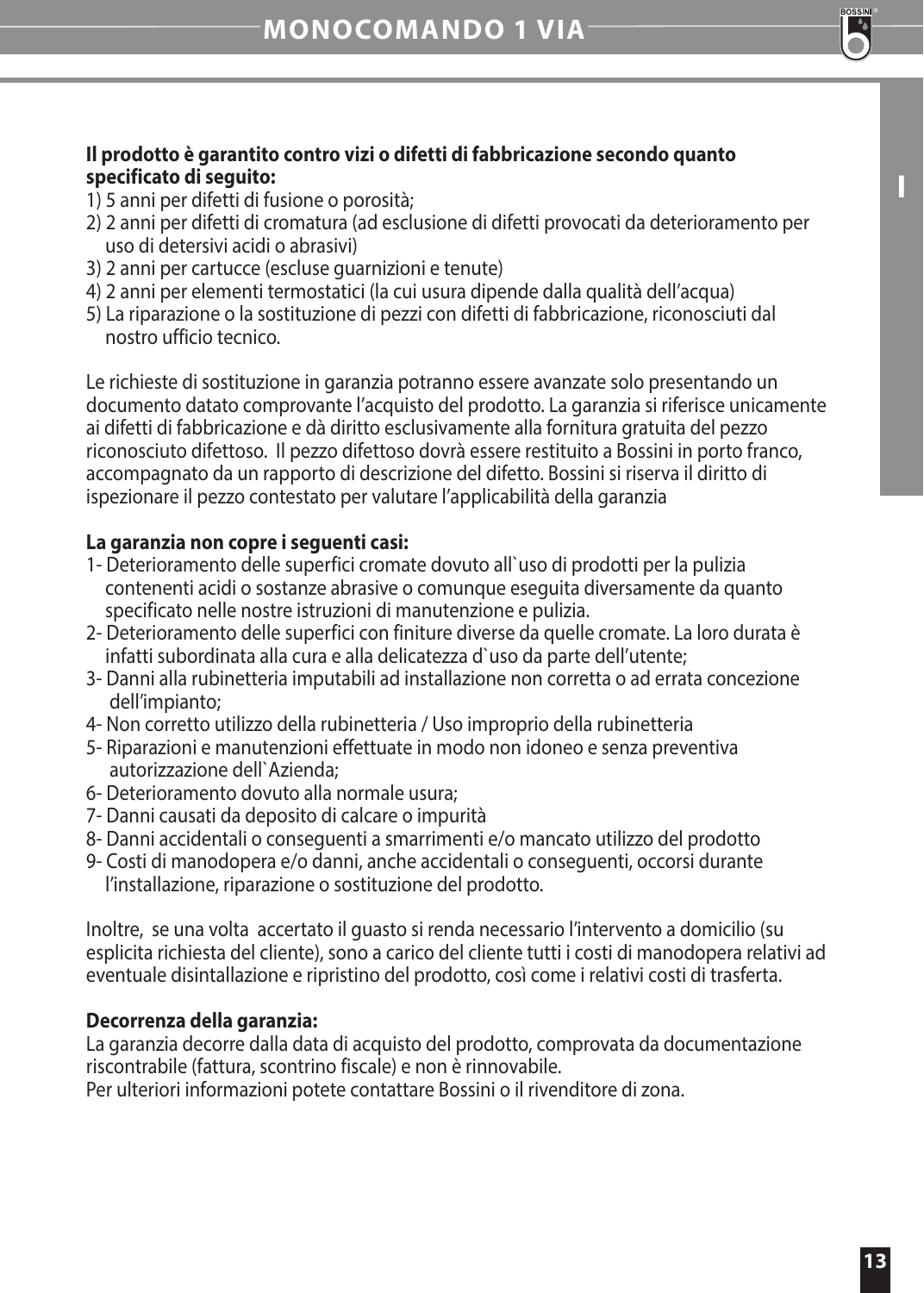## *MAINTENANCE AND REPAIRS*

*Premise: Continuous and extended use in time and the properties of the water supplied from the water grid (calcium/impurities), may cause efficiency loss of the thermostatic cartridge. Maintenance/cleaning or full replacement may be necessary.* 

*Proceed as follows:*

- *Close all water supplies to single lever mixer;*
- *Open the faucet by engaging the supply/mixer lever (6) and drain the water in the pipes upstream from the mixer.*
- *Remove the cap (7), unscrew the grub screw (8); remove the supply/mixer lever (6); (Fig 11).*
- *Remove the wall trim (4) to avoid scratching when at work; unscrew the lock nut cover (5) and the lock nut (3). (Fig.12)*
- *It is advised that the contact between the wrench, the lock nut (3) and lock nut cover (5) be protected when fastening and locking into place.*
- *Remove the mixer cartridge (2) and remove any residue or deposits that have formed in the seat.*
- *Insert the new cartridge mixer (2). Be sure that the studs at its base are lodged into their seats.*
- *Screw in the lock nut (3) and lock into place.*
- *Mount wall trim (4) (Fig 15);*
- *Screw in the nut lock nut cover (5) and mount the supply/mixer lever (7).*
- *Fasten with the grub screw (8) and seal with the cap (7) (Fig. 15).*
- *Use a rag to clean thoroughly (Fig. 16).*

#### *Note: If performing maintenance, submerge the cartridges in a water-vinegar solution (50%+50%) for about 12 hours, thereby facilitating removal of impurities and calcium.*

#### *CLEANING*

*Dear Customer,*

*To keep the material's appearance as long as possible, a few guidelines must be followed. Cleaning metal parts: water contains calcium that deposits on surfaces and forms unpleasant spots. For routine cleaning,simply use a damp cloth with a little soap, rinse and dry. Calcium spots can therefore be avoided by drying after use.*

*Important note: Using only a soap-based detergent is recommended. Never use abrasive detergents or disinfectants or those containing alcohol, hydrochloric acid or phosphoric acid.*

*Dear Customer, we would like to remind you that the warranty on our product's surface is not valid if the material undergoes treatment different than that suggested. The warranty does not cover any damage due to deposits of calcium or impurities.*

#### *WARRANTY TERMS*

*Dear Customer, We congratulate you and thank you for choosing a Bossini quality product*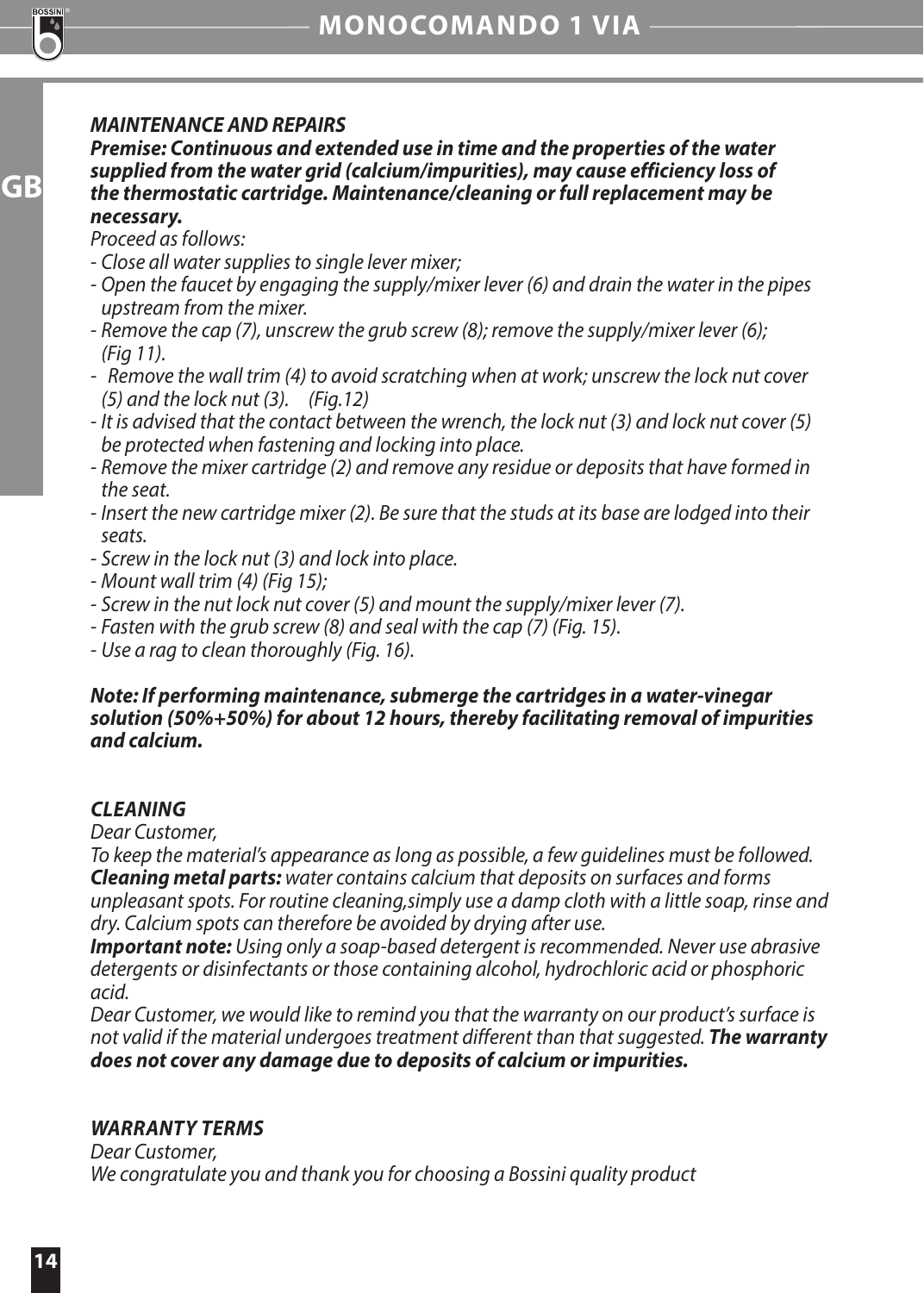**GB**

## *The product is guaranteed against any defects due to manufacturing faults as specified hereunder:*

- *1) 5 Years casting defects or porosity*
- *2) 2 Years chromium plated surfaces defects (not including defects / deterioration caused by use of abrasive or acid detergents)*
- *3) 2 years cartridges / headworks (except for seals and o-ring washers)*
- *4) 2 years thermostatic cartridges / thermostatic elements (which wear and tear time depends on quality of the water supplied)*
- *5) Repair or replacement of parts evidencing manufacturing defects, acknowledged by our technical department.*

*The request for replacement under the terms of this warranty must be made in a letter setting out the date and place of purchase and giving a brief explanation of the problem. The letter must be received by us within the warranty period and must be accompanied by proof of the purchase date (e.g. a receipt). The warranty only covers production faults / defects and is strictly limited to the repair or free replacement of the parts which are recognised to be defective. The defective parts have to be returned to Bossini carriage free with a report describing the defect. Bossini reserves the right to inspect the part alleged to be faulty or defective and to evaluate the applicability of the warranty terms.*

## *The warranty does not cover the following:*

- *1-Deterioration of chromium plated surfaces caused by use of disinfectants or abrasive detergents or those containing alcohol, hydrochloric acid or phosphoric acid or, non observance of recommended cleaning / maintenance instructions.*
- *2-Deterioration of surface finishes other than chromium plated. Their lifetime depends on the care in handling and use by the user.*
- *3-Damages to faucets due to incorrect installation or plumbing*
- *4-Incorrect / improper use or neglect of the faucets*
- *5-Unsuitable repair and maintenance or repairs carried out without prior authorisation by Bossini*
- *6-Normal wear and tear*
- *7-Damages caused by limescale deposits or impurities*
- *8-Damages whether accidental or consequent to missing parts or mis-use of the product*
- *9-Labour costs and/or damages whether accidental or consequent to installation, repair or replacement of the product*

*Furthermore, should a home service be necessary (specifically requested by user), to evaluate a claim, all labour costs relating to the removal, disassembly and reinstallation of the product as well as travelling expenses will be payable by the user.*

## *Warranty effectiveness*

*The warranty period commences on the date the product is purchased, evidenced by the relevant purchase document ( e.g.receipt, invoice, cash voucher) and it is unrenewable. For further information please contact Bossini or its distributor.*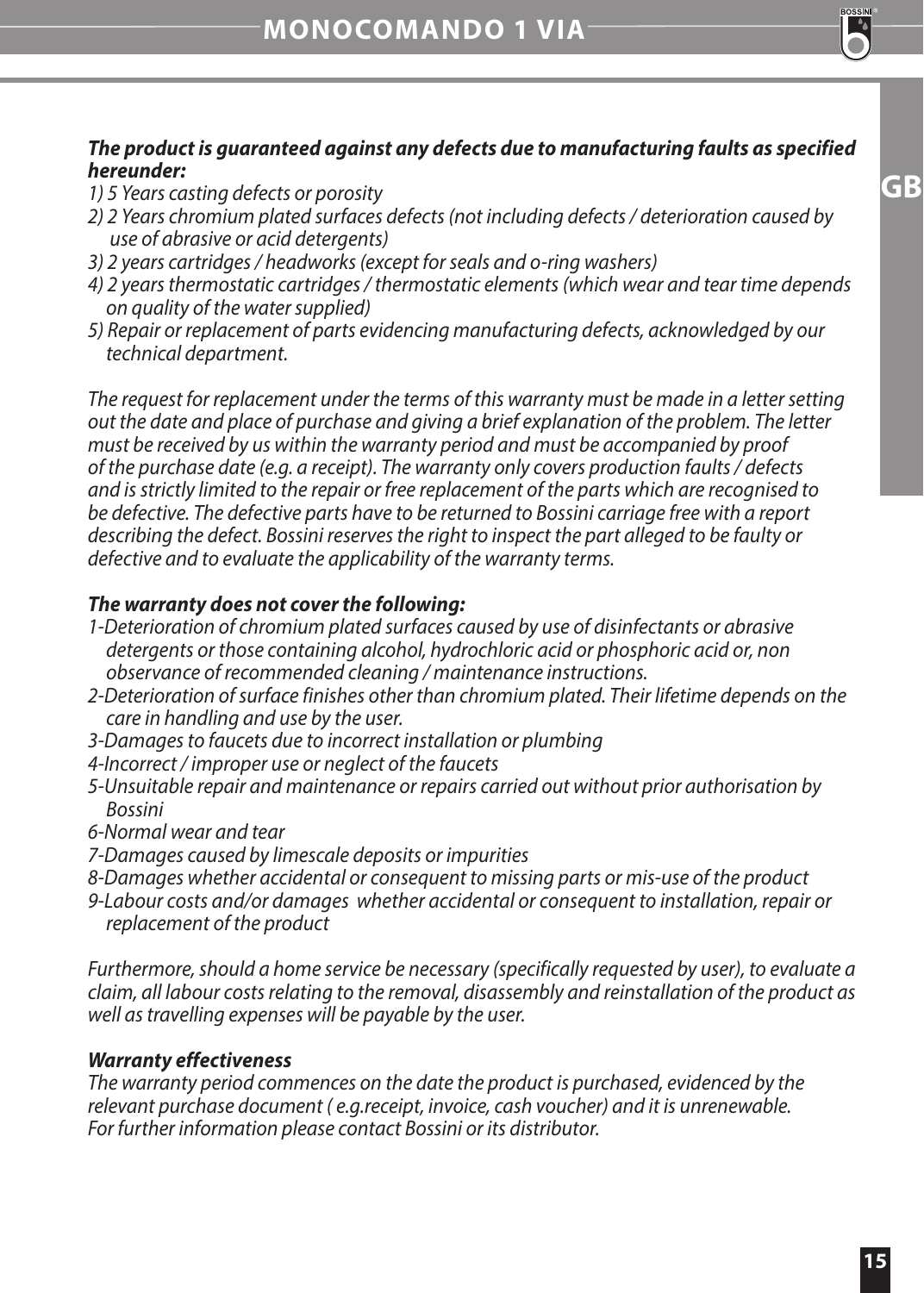#### *WARTUNG UND REPARATUR*

*Vorbemerkung: Lang andauernder Gebrauch und die Eigenschaften des Wassers (Kalk/ Verunreinigungen), können zu einem Wirkungsverlust der Kartusche führen. Daher kann die Wartung und Reinigung derselben oder ein Wechsel notwendig werden. Wie folgt vorgehen:*

*- Alle Wasserleitungen sperren;*

**D**

- *Den Wasserhahn mittels Bedienungshebel (6) öffnen und das noch in den Rohrleitungen vorhandene Wasser ablaufen lassen;*
- *Den Abdeckstopfen (7) entfernen und die Absperrschraube (8) lockern; den Bedienungshebel (6) entfernen (Abb.11);*
- *Die Abdeckrosette (4) entfernen, um unnötige Kratzer während der Arbeit zu vermeiden; den Kappe (5) und den Gewindering (3) aufschrauben (Abb.12).*
- *Es ist empfehlenswert, den Kontakt zwischen Schraubenschlüssel, Gewindering (3) und Kappe (5) mit einem Stück Stoff zu schützen.*
- *Die Mischkartusche (2) herausziehen und eventuelle Ablagerungen oder Verkrustungen in ihrem Lager entfernen; (Abb.13)*
- *Die neue Mischkartusche (2) so einsetzen, dass die an der Basis vorstehenden Zapfen in die dafür vorgesehenen Vertiefungen treten.*
- *Den Gewindering (3) anschrauben und festziehen; die Abdeckrosette (4) montieren; (Abb.15)*
- *Den Kappe (5) anschrauben und den Bedienungshebel (6) montieren,*
- *Die Absperrschraube (8) anziehen und den Abdeckstopfen aufsetzen (7). (Abb.15)*
- *Mit einem Tuch sorgfältig reinigen. (Abb. 16)*

#### *ZU BEACHTEN: Muss die Kartusche nur gewartet werden, so legt man sie für etwa 12 Stunden in ein Wasser-/Essiggemisch (50%+50%), um Kalkablagerungen und eventuellen Schmutz zu entfernen.*

## *DIE REINIGUNG*

*Lieber Kunde, liebe Kundin,*

*Um die Materialien so gut wie möglich zu schützen, müssen einige grundlegende Regeln befolgtwerden.*

*Reinigung der Metallteile: Unser Wasser enthält Kalk, das sich auf der Oberfläche des Produktes absetzt und unschöne Flecken bildet. Um die Brause einer normalen Reinigung zu unterziehen, reicht es aus, diese mit einem feuchten Tuch und etwas Seife zu säubern, mit Wasser abzuspülen und abzutrocknen. Um die Bildung von Kalkflecken zu vermeiden, genügtes also, die Brause nach jedem Gebrauch gut abzutrocknen.*

*Wichtige Anmerkung: Wir empfehlen, ausschließlich Reinigungsmittel auf Seifenbasis zu benutzen. Benutzen Sie auf keinen Fall Reinigungs- oder Desinfektionsmittel, welche die Oberfläche zerkratzen bzw. Alkohol, Salz- oder Phosphorsäureenthalten.*

*Lieber Kunde, liebe Kundin: Wir möchten Sie daran erinnern, dass die Garantie für die Oberflächen unserer Produkte verfällt, wenn das Material einer anderen, als der von uns empfohlenen Behandlung unterzogen wurde. Von der Garantie werden keine durch Kalkablagerungen oder Verunreinigungen verursachte Schäden gedeckt.*

## *GARANTIEBEDINGUNGEN*

*Lieber Kunde, liebe Kundin, Wir beglückwünschen Sie zum Kauf eines Produkts der Firma Bossini und danken Ihnen für das*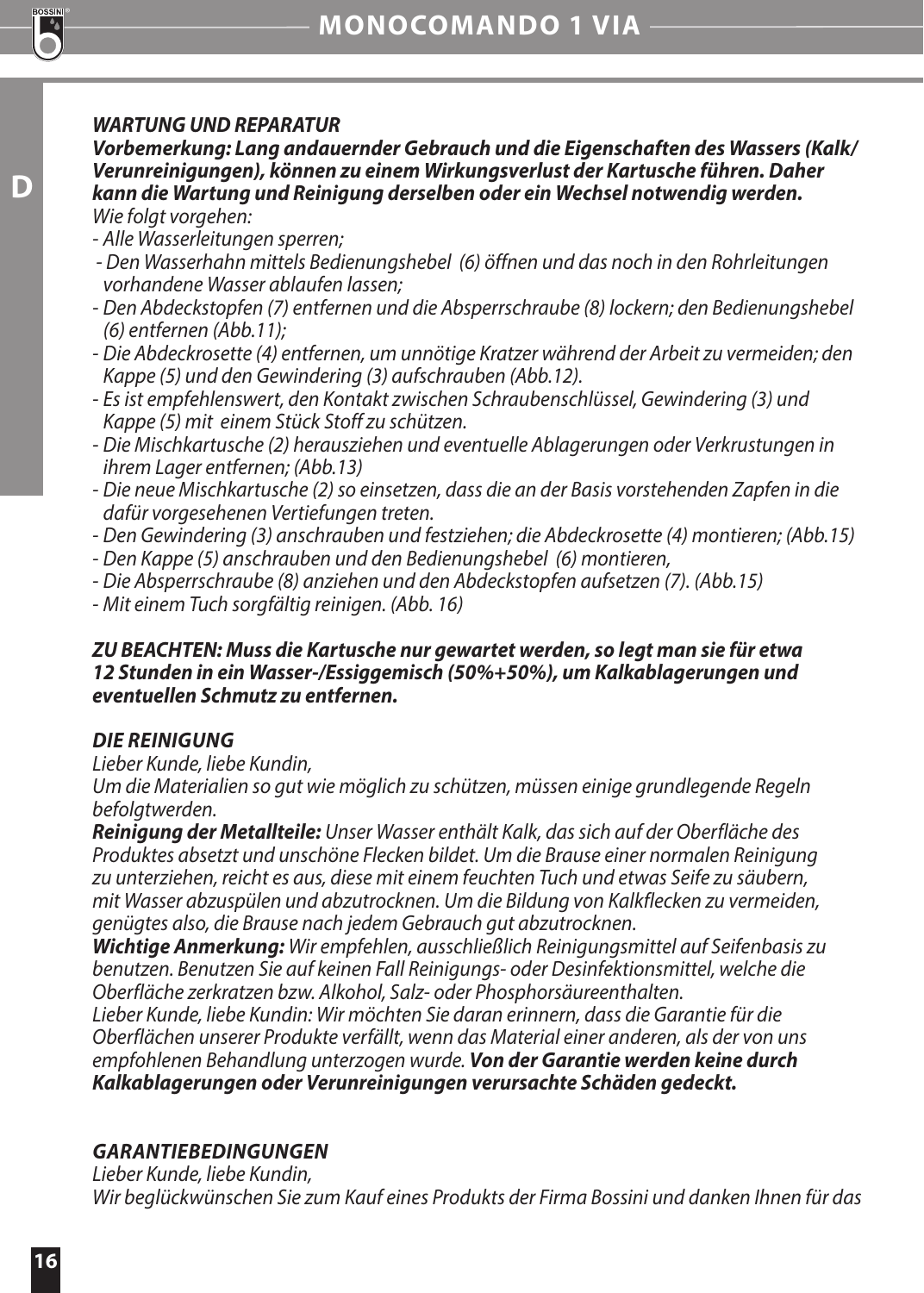*uns entgegengebrachte Vertrauen.*

#### *Im Fall von Herstellungsmängeln oder -fehlern bestehen folgende Garantieansprüche:*

- *1) 5 Jahre auf Verschmelzungsfehler oder undichte Stellen;*
- *2) 2 Jahre auf Verchromungsfehler (davon sind Fehler ausgenommen, die durch Beschädigungen infolge des Einsatzes säurehaltiger oder scheuernder Reinigungsmittel verursacht wurden);*
- *3) 2 Jahre auf Kartuschen (ausgenommen sind Dichtungen und O-Ringe);*
- *4) 2 Jahre auf Thermostatelemente (deren Verschleiß von der Wasserqualität abhängt);*
- *5) die Reparatur bzw. der Ersatz von Teilen mit Herstellungsfehlern, die von unserer QS-Abteilung bestätigt wurden.*

*Forderungen auf Ersatz im Rahmen der Garantie können nur mit Vorlage eines datierten Dokuments vorgebracht werden, das den Kauf des Produkts belegt. Die Garantie bezieht sich allein auf Herstellungsfehler und berechtigt ausschließlich zur kostenlosen Lieferung des Ersatzteils, dessen Mängel anerkannt wurden. Das fehlerhafte Teil ist mit Beilage einer Fehlerbeschreibung frei Werk an die Firma Bossini zurückzusenden. Bossini behält sich das Recht vor, das beanstandete Teil zur Feststellung der Anwendbarkeit der Garantie zu prüfen.*

## *Folgende Fälle werden nicht von der Garantie abgedeckt:*

- *1- Beschädigungen der verchromten Flächen durch den Gebrauch von Reinigungsmitteln mit säurehaltigen bzw. scheuernden Inhaltsstoffen, oder wenn die Reinigung anders als in unserer Instandhaltungs- und Reinigungsanleitung angegeben durchgeführt wird;*
- *2- Beschädigungen von Oberflächen in anderen Ausführungen als Chrom. Ihre Lebensdauer hängt von der Pflege und der sorgsamen Behandlung des Benutzers ab;*
- *3- Schäden an den Armaturen, die auf nicht korrekte Installation oder falsches Anbringen der Anlage zurückzuführen sind;*
- *4- falsche Benutzung der Armatur/unsachgemäße Verwendung der Armatur;*
- *5- unangemessene Reparaturen und Wartungsarbeiten, die ohne die vorherige Ermächtigung durch die Firma vorgenommen wurden;*
- *6- Beschädigungen, die auf normalen Verschleiß zurückzuführen sind;*
- *7- durch Kalkablagerungen oder Verunreinigungen verursachte Schäden;*
- *8- Nebenschäden oder Folgeschäden aufgrund von Abhandenkommen und/oder Nichtverwendung des Produkts;*
- *9- Arbeitskosten und/oder Schäden, auch Neben- oder Folgeschäden, die während der Installation, der Reparatur oder des Austauschs des Produkts bemerkt werden.*

*Falls nach Feststellen des Fehlers ein Eingriff am Wohnsitz (auf ausdrücklichen Wunsch des Kunden) erforderlich ist, sind vom Kunden überdies alle Arbeitskosten im Zusammenhang mit dem eventuellen Ausbau und dem Wiedereinsetzen des Produkts sowie die entsprechenden Fahrtkosten zu tragen.*

## *Beginn der Garantiefrist:*

*Die Garantiefrist beginnt mit dem Kaufdatum des Produkts, das durch ein beweiskräftiges Dokument (Rechnung, Kassenzettel) belegt wird, und ist nicht erneuerbar. Für weitere Informationen wenden Sie sich bitte an die Firma Bossini oder an Ihren Fachhändler.*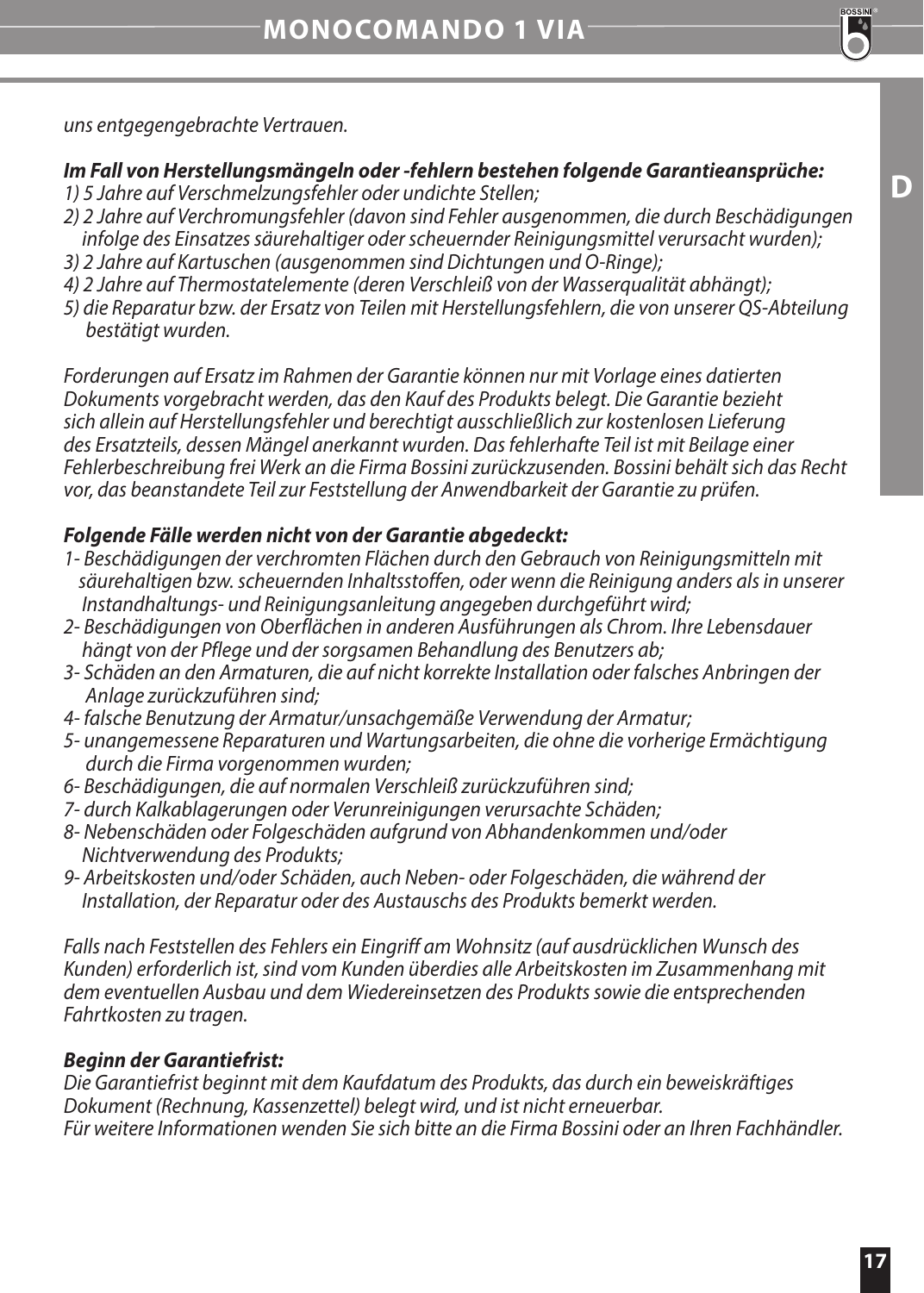#### *ENTRETIEN ET REPARATION*

*Observation préalable : L'utilisation continuelle et prolongée, ainsi que les caractéristiques de l'eau du réseau de distribution (calcaire / impuretés), peuvent provoquer une perte d'efficacité de la cartouche. De ce fait, il sera peut-être nécessaire de procéder à son entretien et à son nettoyage, voire à sa substitution. Procéder comme suit :*

*- Fermer toutes les arrivées d'eau qui alimentent le mitigeur monocommande.* 

- *Ouvrir le robinet en actionnant la manette du mitigeur (6) et laisser couler l'eau se trouvant dans les tuyauteries en amont du mitigeur monocommande;*
- *Enlever la pastille (7) et dévisser la vis (8); ôter la manette du mitigeur (6); (Fig.11)*
- *Enlever aussi la plaque (4) afin d'éviter toute rayure pendant le travail ; dévisser la cloche (5) et l'écrou de serrage de la cartouche (3). (Fig.12)*
- *Il vaut mieux protéger le contact entre la clé et l'écrou de serrage (3) et la cloche (5).*
- *Retirer la cartouche du mitigeur (2) et éliminer les résidus ou les incrustations qui se sont éventuellement formées dans le logement; (Fig. 13)*
- *Insérer la nouvelle cartouche du mitigeur (2) en faisant bien attention aux broches saillantes de sa base, celles-ci doivent entrer dans leur logement. Visser l'écrou de serrage (3) et serrer.*
- *Remonter la plaque (4); (Fig.15)*
- *Visser la cloche (5) et monter la manette du mitigeur (6),*
- *Bloquer avec la vis (8) et refermer avec la pastille (7). (Fig. 15)*
- *Nettoyer soigneusement avec un chiffon. (Fig. 16)*

#### *N.B. S'il suffit de faire un entretien, plonger les cartouches dans une solution d'eau et de vinaigre (50%+50%) pendant environ 12 heures afin d'éliminer le calcaire et les éventuelles impuretés.*

## *NETTOYAGE*

*Cher Client,*

*Pour que le matériel conserve le plus longtemps possible son aspect d'origine, nous vous invitons à respecter quelques règles simples.*

*Nettoyage des parties métalliques: l'eau contient du calcaire qui se dépose à la surface du produit et forme des taches inesthétiques. Pour le nettoyage normal du produit, utiliser un chiffon humide avec un peu de savon, rincer et sécher. Il estpossible d'éviter la formation de taches de calcaire en l'essuyant après chaque utilisation.*

*Remarque importante: il est recommandé d'utiliser uniquement des détergents à base de savon. Ne jamais faire usage de détergents ou de désinfectants abrasifs ou contenant de l'alcool, de l'acide chlorhydrique ou de l'acide phosphorique.*

*Cher client, nous vous rappelons que la garantie sur la surface de nos produits ne s'applique pas si le matériel a subi un traitement autre que celui que nous recommandons. La garantie ne couvre pas les dommages causés par les dépôts de calcaire ou de saletés.*

## *CONDITIONS DE GARANTIE*

*Cher Client, Nous vous félicitons et remercions d'avoir choisi un produit de qualité Bossini.*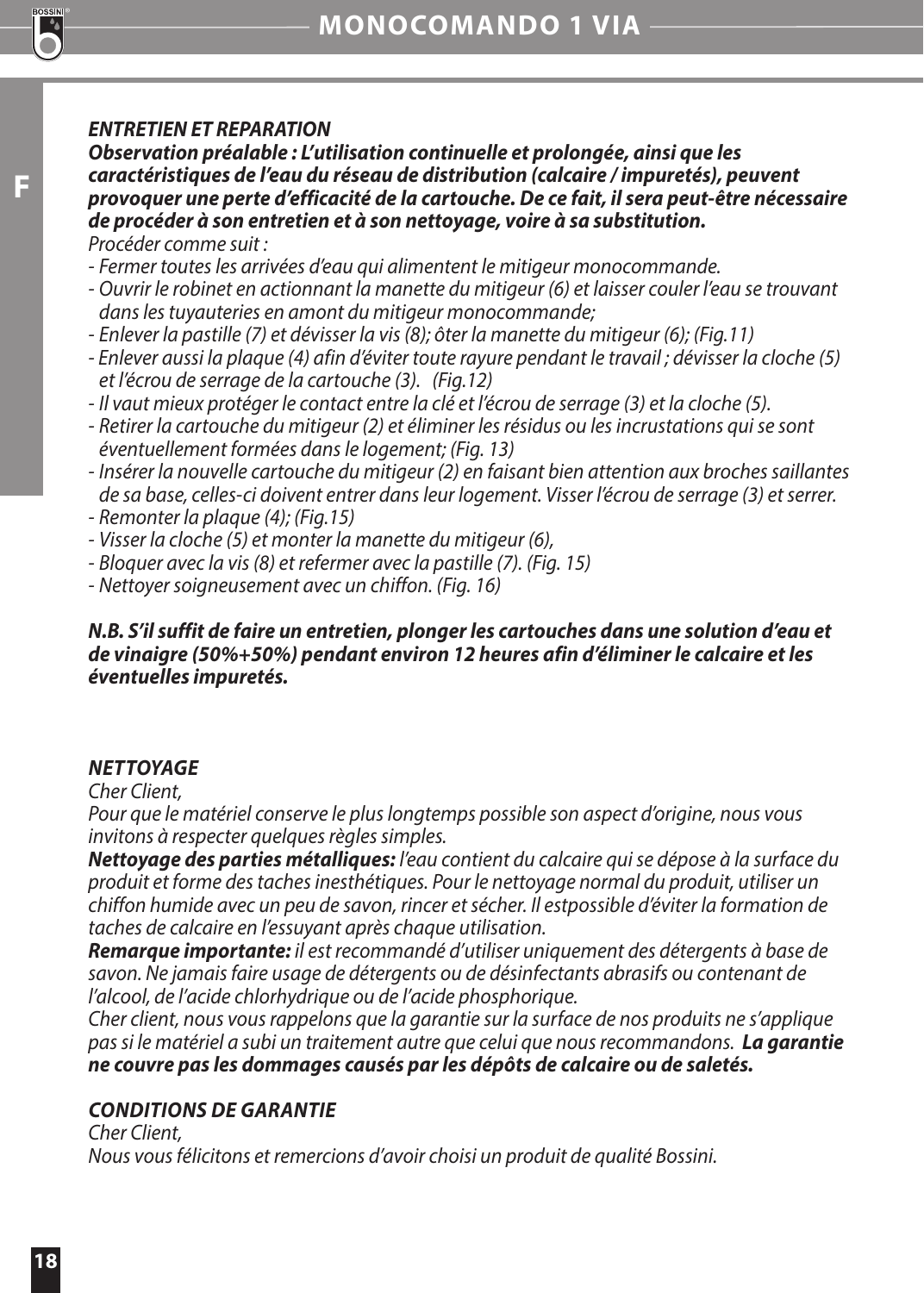*Le produit est garanti contre tout défaut de production conformément aux détails suivants:* 

- *1) 5 années pour défaut de fusion et porosités.*
- *2) 2 années pour défaut des surfaces chromées (à l'exclusion de détérioration due à l'emploi de détergents contenants des acides ou des substances abrasives);*
- *3) 2 années pour les têtes (cartouches) (à l'exclusion de garnitures et joints)*
- *4) 2 années pour les éléments thermostatiques (dont l'usure dépend de la qualité de l'eau)*
- *5) Réparation ou remplacement de pièces avec défauts de fabrication reconnus par notre service technique.*

*Les demandes de remplacement en garantie doivent être accompagnée par un document daté témoignant l'achat du produit. La garantie couvre seulement les défauts de fabrication et est strictement limitée à la réparation ou remplacement du matériel reconnu défectueux. Le produit défectueux doit être retourné au fabricant en franco de port, accompagné par une description du défaut. Bossini se réserve le droit d'examiner la pièce. reçue pour valider l'application de la garantie.*

#### *La garantie n'est pas valable lorsque les cas suivants se vérifient :*

- *1- Détérioration des surfaces chromées due à l'emploi de produits de nettoyage contenant des acides ou des substances abrasives, en tout cas différents par ceux recommandés dans notre feuillet d'instructions.*
- *2- Détérioration des surfaces avec des finitions différentes de celles chromées. En effet, leur durée est subordonnée au soin et à la délicatesse d'utilisation de la part de l'usager*
- *3- Dommages à la robinetterie pouvant être attribuée à une installation effectuée d`une manière non correcte ou conception de l'installation de l'eau erronée;*
- *4- Utilisation non conforme ou impropre de la robinetterie ;*
- *5- Réparations et manutentions effectuées d'une manière non adéquate et sans autorisation préalable du fabricant*
- *6- Détérioration causée par l'usure;*
- *7- Dommages causés par les dépôts de calcaire et impuretés*
- *8- Dommages accidentels ou conséquents à perte de pièces et/ou non utilisation du produit*
- *9- Coûts de main d'œuvre et/ou dommages même accidentels ou conséquents, arrivés lors de l'installation, réparation ou remplacement du produit*

*En outre, après constatation du défaut, toute demande d'intervention à domicile reste à la charge de l'usager (main d'œuvre concernant le démontage ou la réinstallation du produit, frais de déplacement, etc …. ).*

#### *Validité de la garantie :*

La garantie est valable à compter de la date d'achat du produit, certifiée par un document *d'achat (facture, quittance) et n'est pas renouvelable.*

*Pour toute information complémentaire veuillez contacter Bossini ou vous adresser au distributeur.*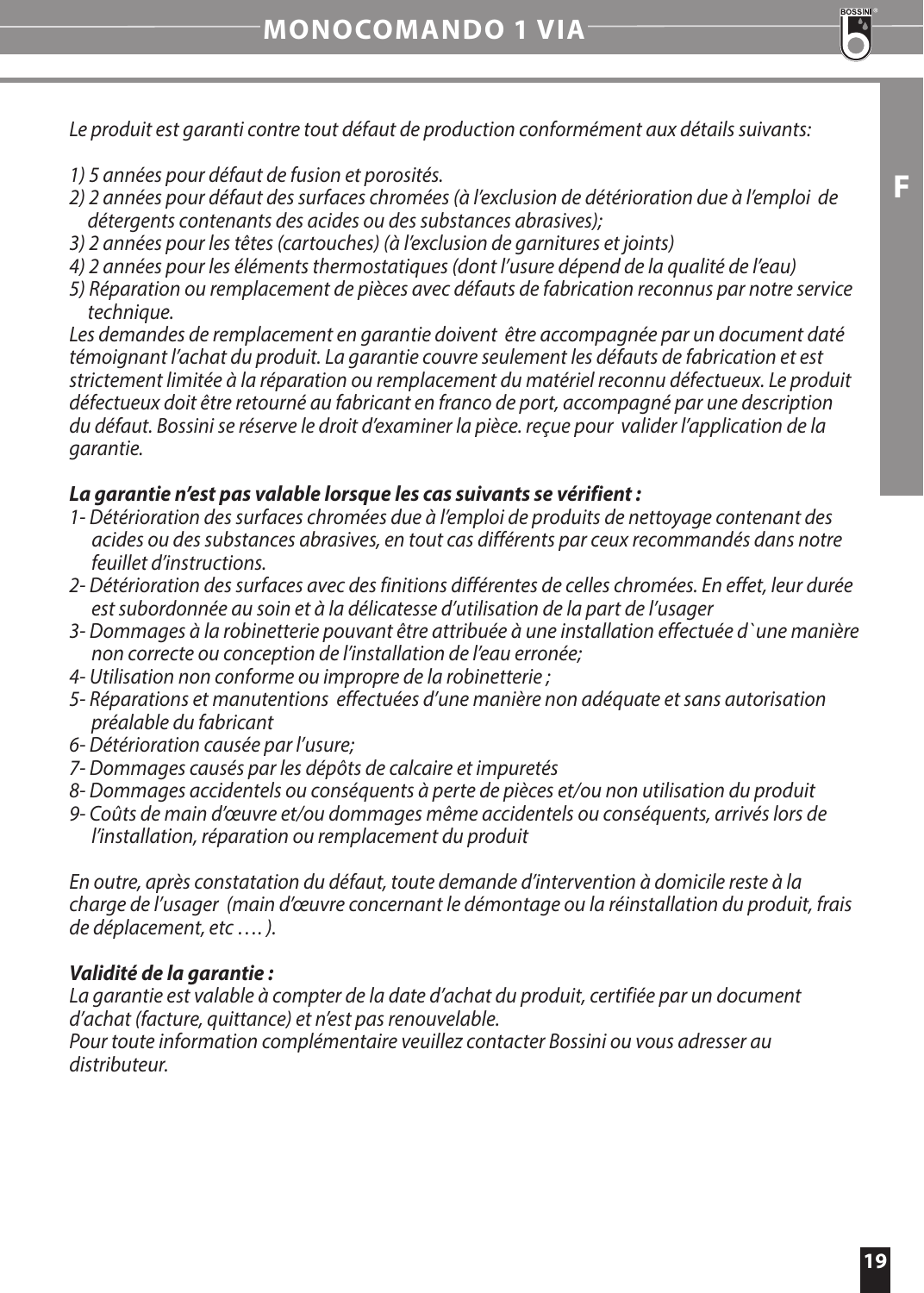## *MANTENIMIENTO Y REPARACIÓN*

*Introducción: El uso continuo y prolongado, así como las características del agua suministrada por la red hidráulica (cal/impurezas) pueden provocar una pérdida de eficiencia de los cartuchos. Por ello, puede ser necesario su mantenimiento, limpieza o sustitución.* 

*Proceda como se indica a continuación:*

- *Cierre todas las llaves de paso hidráulicas que suministran agua al mezclador monomando.*
- *Alce la maneta monomando para abrir el grifo (6) y deje correr el agua que se encuentra en los tubos hidráulicos situados arriba del mezclador monomando;*
- *Quite el tapón (7) y desatornille el tornillo prisionero; retire la maneta monomando (6); (Fig.11)*
- *Quite también el florón (4) para evitar que se raye durante el trabajo. Desenrosque el embellecedor (5) y la tuerca de fijación del cartucho mezclador (3). (Fig.12)*
- *Se aconseja proteger el punto de contacto entre la llave operadora, la tuerca de fijación (3) y el embellecedor (5).*
- *Quite el cartucho mezclador (2) y elimine eventuales residuos u obstrucciones que se hayan formado en el alojamiento mismo del cartucho; (Fig.13)*
- *Introduzca el nuevo cartucho mezclador (2) prestando mucha atención a las clavijas que sobresalen de su base, ya que cada una de estas debe entrar en su propio alojamiento.*
- *Enrosque la tuerca de fijación (3) y apriétela. Coloque el florón (4); (Fig.15)*
- *Enrosque el embellecedor (5) y coloque la maneta monomando (6).*
- *Bloquee con el tornillo prisionero (8) y cierre con el tapón (7). (Fig.15)*
- *Limpie minuciosamente la zona con un paño. (Fig.16)*

#### *NOTA. En caso de que sólo se deba efectuar el mantenimiento de los cartuchos, sumérjalos en agua con vinagre (50% de cada líquido) durante aproximadamente 12 horas para eliminar residuos calcáreos y eventuales impurezas.*

## *PARA LA LIMPIEZA*

*Estimado Cliente:*

*Para mantener a largo plazo el aspecto del material, es necesario observar algunas reglas. Para la limpieza de las partes metálicas: el agua contiene calcio que se deposito en la superficie de los productos y forma manchas desagradables. Para la limpieza normal del producto se debe utilizar un paño húmedo con un poco de jabón, enjuagarlo y secarlo. Se puede evitar la formación de manchas de cal secando el producto luego de cada uso.*

*Nota importante: se aconseja usar únicamente detergentes a base de jabón. No emplee detergentes o desinfectantes abrasivos o que contengan alcohol, ácido clorhídrico o ácido fosfórico.*

*Estimado cliente, le recordamos que, la garantía sobre la superficie de nuestros productos pierde su validez si el material ha sufrido un tratamiento distinto de aquel sugerido por nosotros. La garantía no cubre los daños causados por la acumulación de cal o suciedad.*

## *CONDICIONES DE GARANTÍA*

*Estimado Cliente, Le felicitamos por haber elegido un producto Bossini y le agradecemos la confirnza depistada*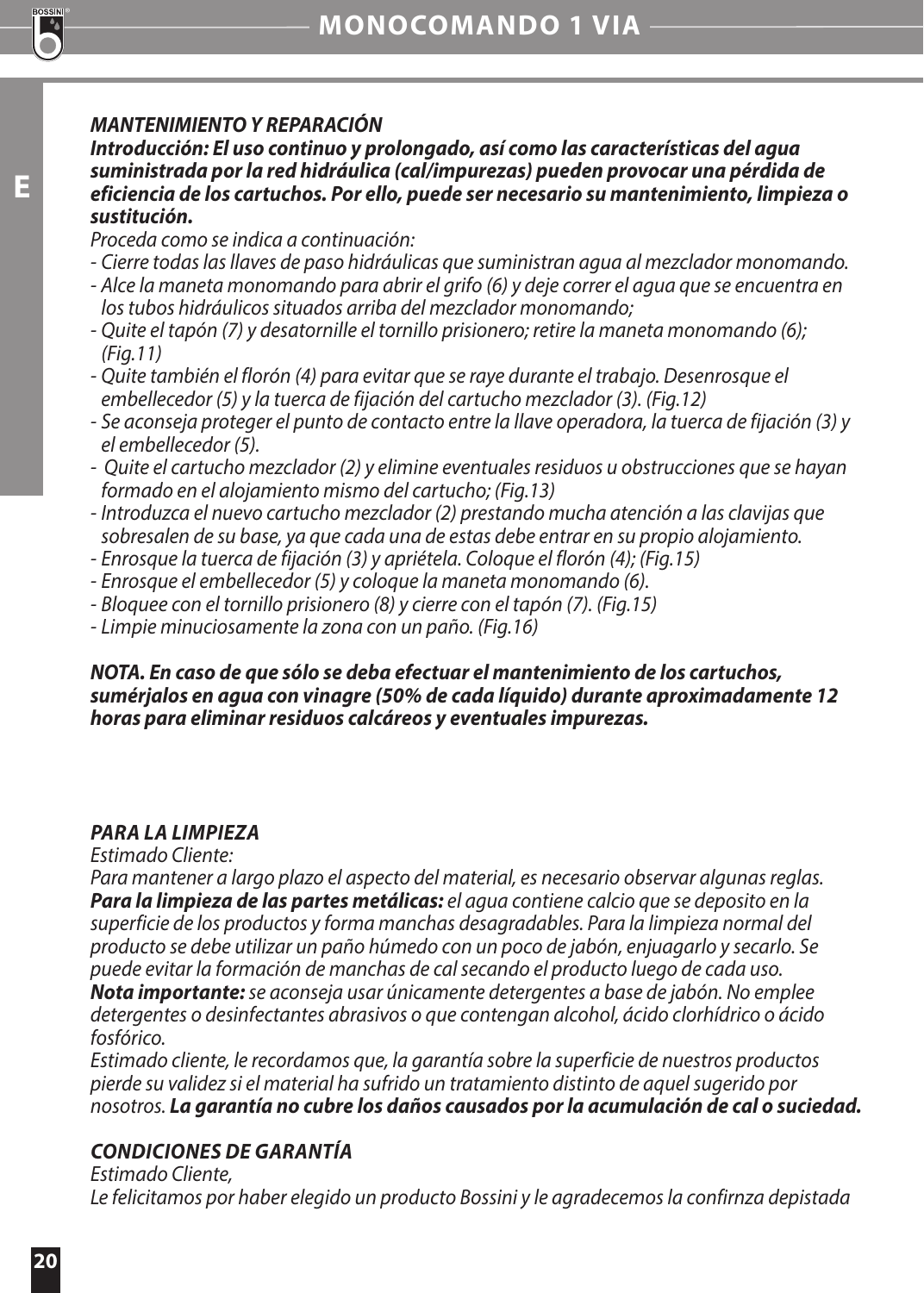*en nuestra firma.*

#### *El producto está garantizado contra cualquier vicio o defecto de fabricación según lo especificado a continuación:*

- *1) 5 años por defectos de fusión o porosidad*
- *2) 2 años por defectos de cromado (excluyendo los defectos provocados por deterioro debido al uso de detergentes ácidos o abrasivos)*
- *3) 2 años para los cartuchos (excluídas juntas y O-ring)*
- *4) 2 años àra elementos termostáticos (el uso del mismo depende de la calidad del agua)*
- *5) La reparación o la sustitución de piezas con defectos de fabricación reconocidos por nuestra oficina técnica*

*Los pedidos de sustitución en garantía podrán ser enviados solo si se presenta un documento que demuestre la adquisición del producto. La garantía se refiere unicamente a los defectos de fabricación y da derecho exclusivamente a la reparación o a la entrega gratuita de la pieza reconocido defectuoso. La pieza defectuosa deberá entregarse a Bossini a portes pagados, acompañado de un rapor de descripción del defecto. Bossini se reeserva el derecho de inspeccionar la pieza en cuestión para evaluar la aplicabilidad de la garantía.* 

#### *La garantía no cubre los siguientes casos:*

- *1- Deterioro de las superficies debido al usode productos para la limpieza que contengan ácido o sustancias abrasivas o se aya actuado diversamente de cuanto viene especificado en nuestras instrucciones de mantenimiento y limieza.*
- *2- Deterioro de las superficies diversas a las cromadas. Su duración viene subordinada al cuidado y a la delicadeza de uso por parte del usuario;*
- *3- Daños a la grifería imputables a una instalación incorrecta o a erronea conexión de la instalación.*
- *4- Uso no corresto de la grifería/uso impropio de la grifería*
- *5- Reparación y mantenimiento indebido y sin autorización previa de la Empresa*
- *6- Deterioro debido al uso normal*
- *7- Daños causados por depósitos de cal o impurezas*
- *8- Daños accidentales o a consecuencia de pérdia y/o falta de uso del producto*
- *9- Costes de mano de obra y/o daños, aunque accidentales o consecuencia, ocurridos durante la instalación, reparación o sustitución del producto.*

*A parte, si una vez aclarado el problema es necesario intervenir a domicilio (por específica petición del cliente), irán a cargo del cliente todos los costes de mano de obra relativos a eventuales desmontajes y montaje del prodcuto, así como los relativos costes de desplazamiento.*

#### *Fecha de inicio de la garantía:*

*La garantía cuenta a partir de la adquisición del producto, verificada la documentación de adquisición (factura, albarán o dato fiscal) ) y no es renovable. Para más información pueden contactar Bossini o el distribuidor de la zona.*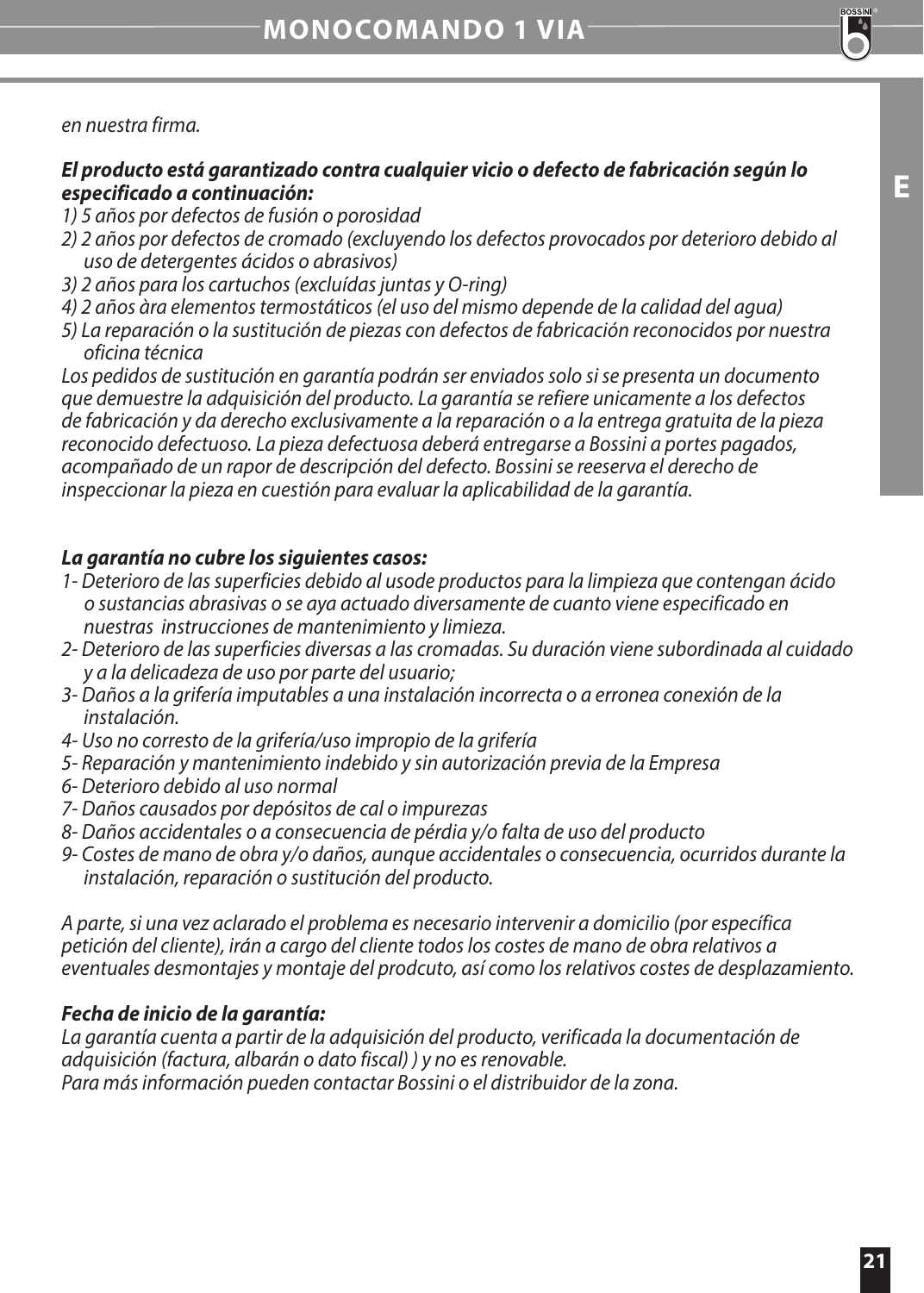**RUS**

#### *РЕМОНТ И СОДЕРЖАНИЕ*

*Введение: Постоянное и длительное по времени, использование смесителя; качественные характеристики водопроводной воды (примеси, известь, загрязнения); все эти факторы могут привести к потере функциональности картриджа и в связи с этим, может возникнуть необходимость в уходе, чистке или замене картриджа.* 

- *Перекрыть трубы, подающие водоснабжение к механическому смесителю.*
- *Открыть кран, повернув приемно-выпускную ручку (6) и дать вытечь воде, находящейся в трубах и устройстве смесителя;*
- *Снять заглушку (7) и открутить винт (8); отсоединить приемно-выпускную ручку (6); (Рис.11)*
- *Затем снимите наружную накладку (4), чтобы избежать возможных её повреждений во время работы; снять накладку на хомут (5) и зажимной хомут (3). (Рис.12)*
- *Рекомендуем, предохранить зажимной хомут (3) и его накладку (5) от прямого контакта с гаечным ключом во время отвинчивания и последующей фиксации.*
- *Снять картридж смесителя (2) и очистить от возможных отложений и образований его местоположение; (Рис.13)*
- *Вставить новый картридж смесителя (2), внимательно проследить, чтобы выступающие в основании штырьки точно вошли в предназначенные для них углубления. Надеть хомут (3) и зафиксировать.*
- *Надеть хомут (3) и закрепить; смонтировать наружную накладку (4); (Рис.15)*
- *Установить накладку на хомут (5) и надеть приемно-выпускную ручку (6),*
- *Зафиксировать винтом (8) и закрыть заглушкой (7). (Рис.15)*
- *Мягкой тканью, проведите тщательную очистку изделия. (Рис. 16)*

*Note: В случае, если необходима только чистка, погрузите картридж в смесь воды и уксуса (50%+ 50%) примерно на 12 часов, что очистит картридж от возможных отложений и загрязнений образовавшихся внутри.*

## *ЧИСТКА*

#### *Дорогой покупатель,*

*Для сохранения внешнего вида изделия более продолжительное время, необходимо следовать нескольким правилам.*

*Уход за металлическими поверхностями: вода содержит известняк, который оседает на поверхности изделий и образует неприятные пятна. Для обычного, каждодневного ухода достаточно использовать мягкую ткань, смоченную в мыльном растворе; ополоснуть водой и насухо протереть. Протирая изделие насухо после каждого использования, можно избежать образования пятен извести. Важно: рекомендуется использование средств только на основе мыльного раствора. Никогда не использовать чистящие или абразивные и дезинфицирующие средства, содержащие спирт, соляную или фосфорную кислоту.*

*Дорогой покупатель, напоминаем Вам, что гарантия на покрытия поверхностей наших изделий не будет распрстраняется, если изделие было подвергнуто обработке средством, отличным от рекомендованных нами. Гарантия не распространяется на повреждения, возникшие из-за известковых отложений и загрязненности.* 

## *ГАРАНТИЙНЫЕ УСЛОВИЯ*

*Дорогой покупатель,* 

*Выражаем Вам свою признательность за выбранный Вами продукт компании Bossini и благодарим за оказанное нам доверие.*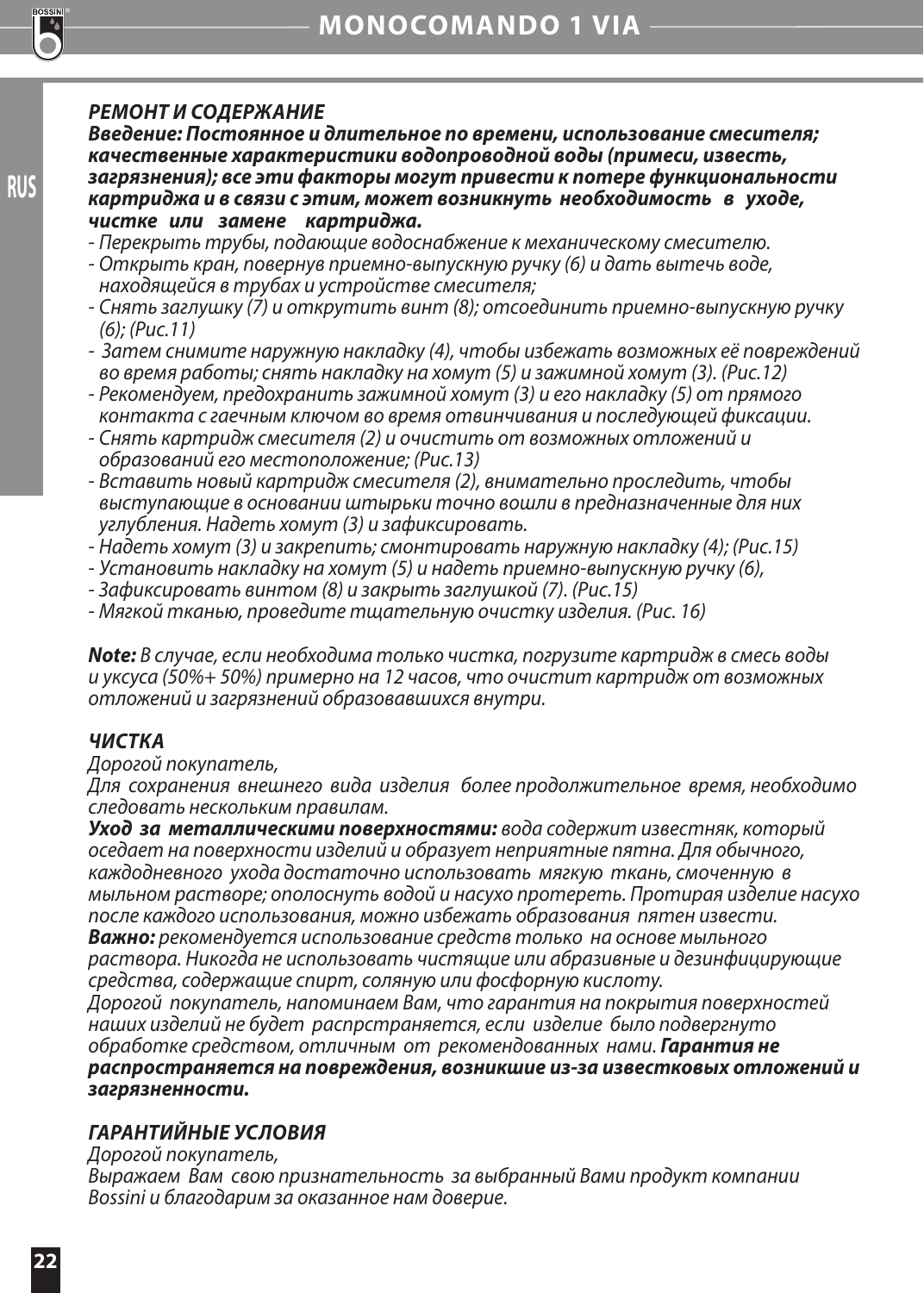

**RUS**

#### *На данное изделие распространяется гарантия от производственных дефектов и изъянов в следующем порядке;*

- 
- *1) 5 лет на дефекты литья и пористости материала; 2) 2 года на дефекты хромирования (исключением составляют дефекты, возникшие вследствие износа изделия, спровоцированного использованием чистящих средств на основе кислот и абразивов).*
- *3) 2 года на картриджи (не включая прокладки и O.Ring).*
- *4) 2 года на термостатические элементы (износ которых зависит от качества водопроводной воды).*
- *5) Ремонт и замена изделий с наличием производственного брака, признанных таковыми техническим отделом предприятия.*

*Запросы на гарантийную замену могут быть представлены только при наличие датированного документа, подтверждающего приобретение изделия. Гарантия относится только к изделиям, имеющим производственные дефекты, и дает эксклюзивное право на бесплатную замену продукции с подтвержденным дефектом. Некачественное изделие должно быть отправлено на предприятие Bossini, за счет отправителя и сопровождено заключением с подробным описанием дефекта . Bossini оставляет за собой право на проведение инспектированного осмотра изделия с браком или производственным дефектом для признания правомерности распространения на него гарантии.* 

#### *Гарантия не распространяется на следующие случаи:*

- *1- Износ хромированных поверхностей, вызванный использованием чистящих средств, содержащих кислоты или абразивы или при любом другом уходе, который отличается от рекомендованного в наших инструкциях по уходу и эксплуатации.*
- *2- Износ поверхностей с не хромированным покрытием («золото», «бронза» и т д.), долговечность которых зависит непосредственно от ухода и деликатного использования изделия со стороны потребителя.*
- *3- Повреждения смесителя возникшие вследствие неправильной установки или ошибочной трактовки назначения устройства.*
- *4- Использование смесителя не по назначению.*
- *5- Эксплуатация и ремонт, выполненные неподходящим образом, не соответствующим перечисленным в инструкциях.*
- *6- Износ изделия вследствие его естественного использования.*
- *7- Повреждения, возникшие вследствие известковых отложений или засоренности.*
- *8- Повреждения случайные, намеренные или связанные с неиспользованием изделия.*
- *9- Повреждения случайные или намеренные, возникшие в ходе установки, ремонта или замены изделия.*

*Кроме того, при обнаружении неисправности, необходимо обратиться по местожительству, а все понесенные в связи с этим затраты, за счет клиента, также как и возможный демонтаж и последующее восстановление и затраты на пересылку.* 

#### *Сроки гарантии:*

*Гарантия отсчитывается со дня приобретения продукции при условии наличия подтверждающей документации (счет-фактура, кассовый чек). Гарантия не возобновляется. За более подробной информацией обращайтесь на предприятие Bossini или к его торговому представителю.*